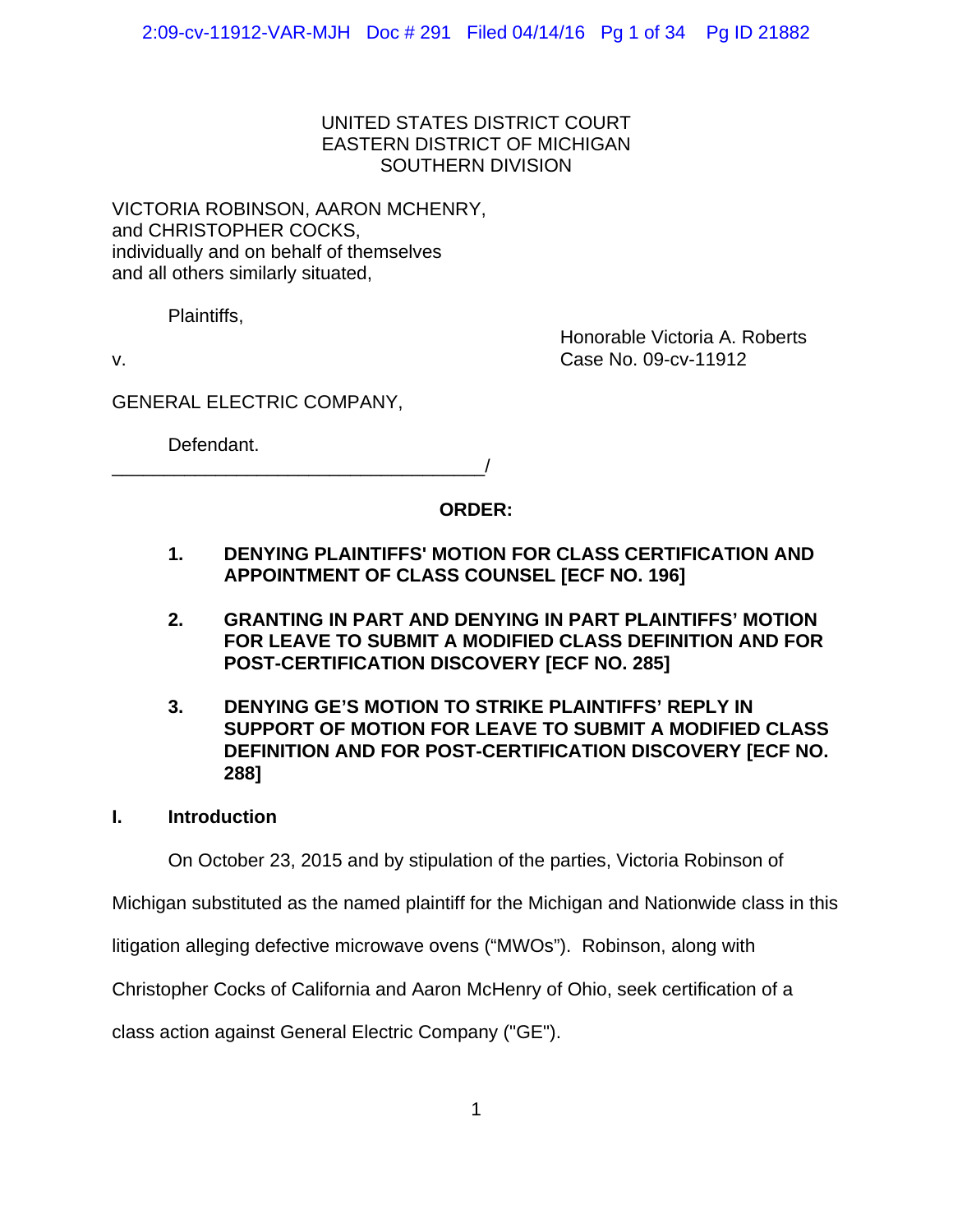## 2:09-cv-11912-VAR-MJH Doc # 291 Filed 04/14/16 Pg 2 of 34 Pg ID 21883

The Court held a hearing on class certification on October 23, 2015 (the "Hearing"). At the outset, Plaintiffs' counsel stated Plaintiffs now seek certification only of a California class; this was the general focus of their arguments.

Three motions are before the Court: (1) Plaintiffs' Motion for Class Certification and Appointment of Class Counsel (ECF No. 196); (2) Plaintiffs' Motion for Leave To Submit A Modified Class Definition and For Post-Certification Discovery (ECF No. 285); and (3) GE's Motion to Strike Plaintiffs' Reply in Support of Motion for Leave to Submit a Modified Class Definition and for Post-Certification Discovery (ECF No. 288).

Plaintiffs' Motion for Leave to Submit a Modified Class Definition (ECF No. 285) is **GRANTED IN PART** and **DENIED IN PART**. The Court accepts the modified class definition Option 2. But, for reasons stated below, even with Plaintiffs' modified class definition, they fail to meet the requirements for a class action under FED. R. CIV. P. 23(a) or 23(b) ("Rule 23(a)" and "Rule 23(b)"). Therefore, Plaintiffs' Motion for Class Certification (ECF No. 196) is **DENIED** without prejudice. As outlined below, the remainder of Plaintiffs' classes and causes of action are held in abeyance.

Plaintiffs' request for post-certification discovery in their Motion for Leave to Submit a Modified Class Definition (ECF No. 285) is **DENIED**.

GE's Motion to Strike Plaintiffs' Reply (ECF No. 288) is **DENIED**.

## **II. Plaintiffs' Motion for Leave to Submit a Modified Class Definition and for Post-Certification Discovery (ECF No. 285)**

## **A. Procedural Background**

Plaintiffs filed a Third Amended Complaint alleging GE sold defective MWOs. Plaintiffs allege all MWOs were defective at the time of sale because they have a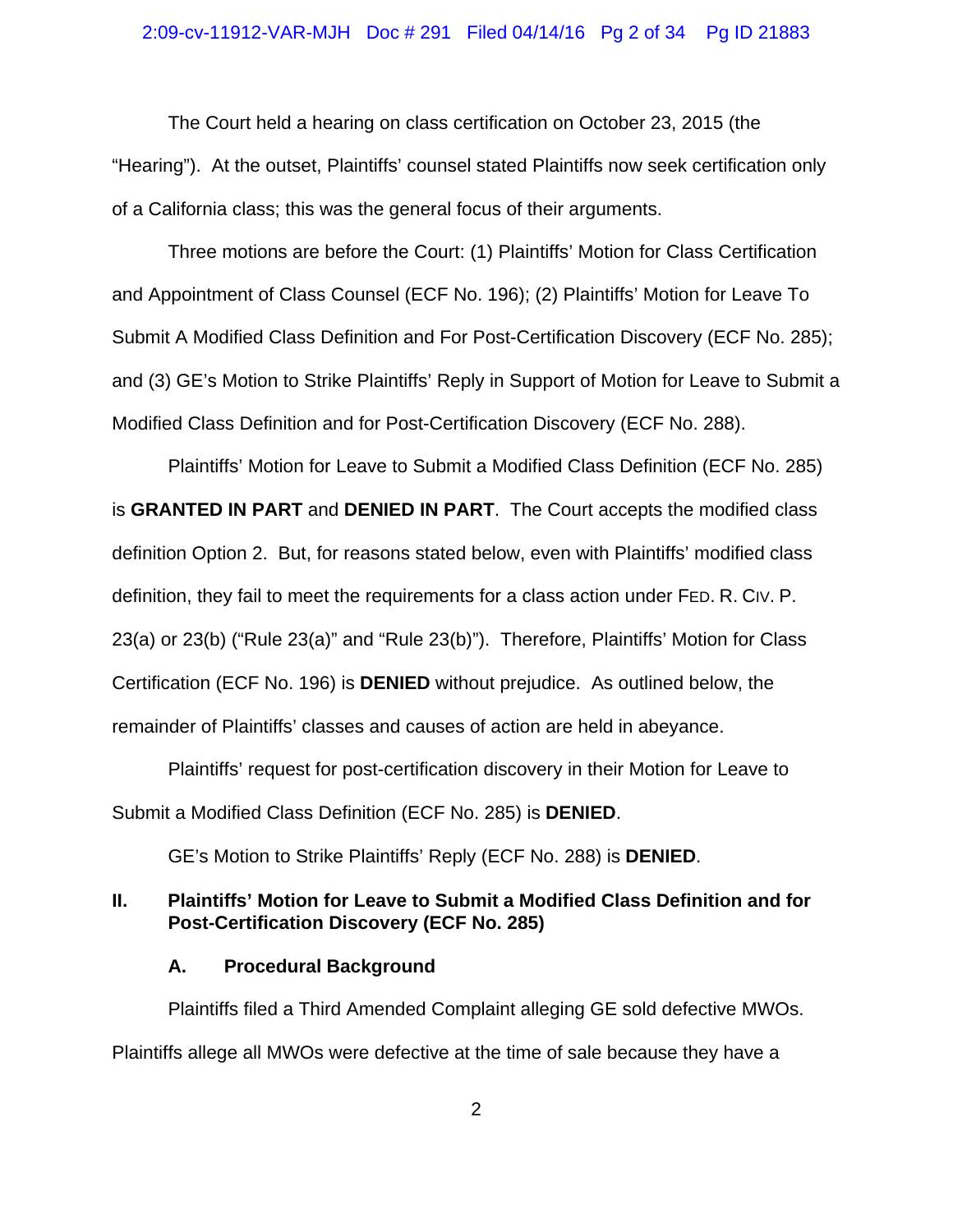## 2:09-cv-11912-VAR-MJH Doc # 291 Filed 04/14/16 Pg 3 of 34 Pg ID 21884

propensity to "self-start" and lack adequate safety features.

Before the Hearing began, there were five causes of action: (1) express warranty; (2) implied warranty of merchantability; (3) violation of the Magnuson-Moss Warranty Act; (4) violation of state consumer protection laws; and (5) unjust enrichment.

At the Hearing, Plaintiffs proposed and/or accepted a number of concessions: (1) certify a California class only and hold the Nationwide, Michigan and Ohio classes in abeyance, Transcript of October 23, 2015 Oral Argument 36: 9-13; (2) change the beginning of the class period from January 2000 to January 2002, Tr. 114: 23; (3) switch from an ownership class to a purchaser class, Tr. 111: 22; (4) withdraw the express warranty cause of action, Tr. 112: 17; and (5) exclude buyers who purchased MWOs primarily for commercial or business purposes, Tr. 111: 20. Under Plaintiffs' proposals and concessions, the class is now confined to consumer purchasers who purchased MWOs for personal, family or household use. Tr. 111: 20.

After the Hearing, Plaintiffs' proposed class consists of all persons residing in the State of California who purchased a GE-branded MWO manufactured since January 2002, with the following claims: breach of implied warranty of merchantability under California's Song-Beverly Consumer Warranty Act, CAL. CIV. CODE § 1790 *et seq.* (Count III); violation of the Magnuson-Moss Warranty Act, 15 U.S.C. §2301, *et seq.* (Count IV); violation of state consumer protection laws (Count V); and unjust enrichment (Count VI). The state consumer protection laws are California's Unfair Competition Law, CAL. BUS. & PROF. CODE § 17200 *et seq.* ("UCL"), and California's Consumers Legal Remedies Act, CAL. CIV. CODE § 1770 *et seq.* ("CLRA").

Because Plaintiffs request the other state classes, the nationwide class and the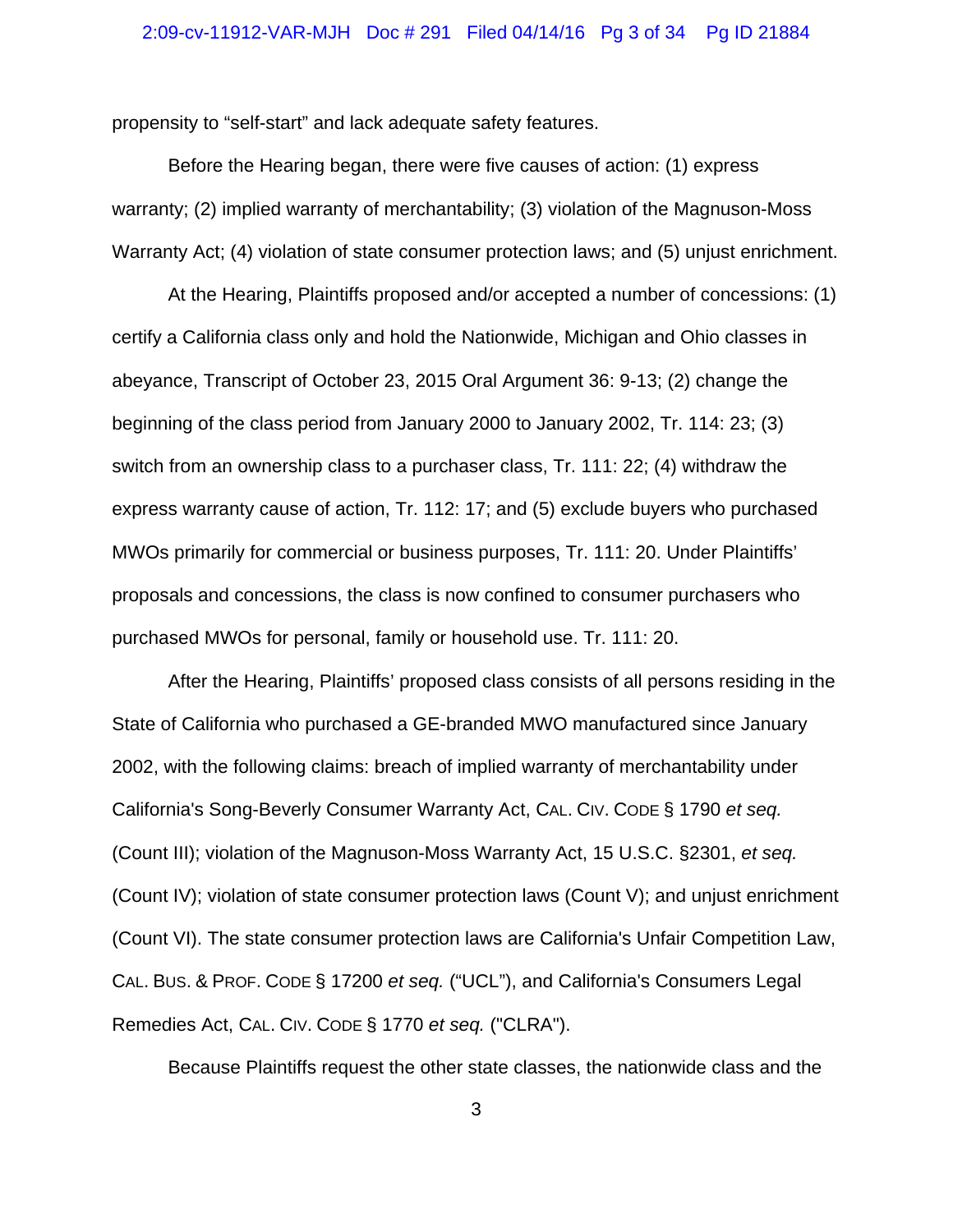remaining causes of action be held in abeyance pending decision pertaining to the

California class, this opinion addresses only issues surrounding the California class.

# **B. Modifications to Class Definition**

# **1. Proposed Modifications in Motion for Leave to Submit a Modified Class Definition and for Post-Certification Discovery**

Plaintiffs request to modify the class definition. They offer two alternative

definitions. Option 1 represents the changes proposed at the Hearing:

All residents of the State of California who purchased a GE-branded microwave oven with one of the model numbers identified in Addendum attached hereto, manufactured since 2002 and purchased in California for primarily personal, family, or household purposes, and not for resale.

According to Plaintiffs, Option 1 includes 168 models encompassing

approximately 4.3 million MWOs.

Option 2 is the same as Option 1, except Plaintiffs limit the models to those for

which there are at least ten reported self-starts, at least one of which involves smoke or

fire, and a reported self-start rate that exceeds "Six Sigma." Mot. Mod. Class Defin. 17,

Nov. 17, 2015, ECF No. 285. Plaintiffs say Six Sigma is GE's own standard reported to

consumers for determining whether a product is defective**.** Option 2 covers 60 models

and approximately 2.6 million MWOs. *Id.* at 10.

The Court accepts Option 2 as the class definition.

# **2. What is the Product Defect?**

Finalizing this opinion has been made difficult by Plaintiffs' shifting - and at times blurred - characterization of the product defect. Often, Plaintiffs characterize the MWOs as defective because of *both* propensity to self-start *and* the lack of safety mechanisms.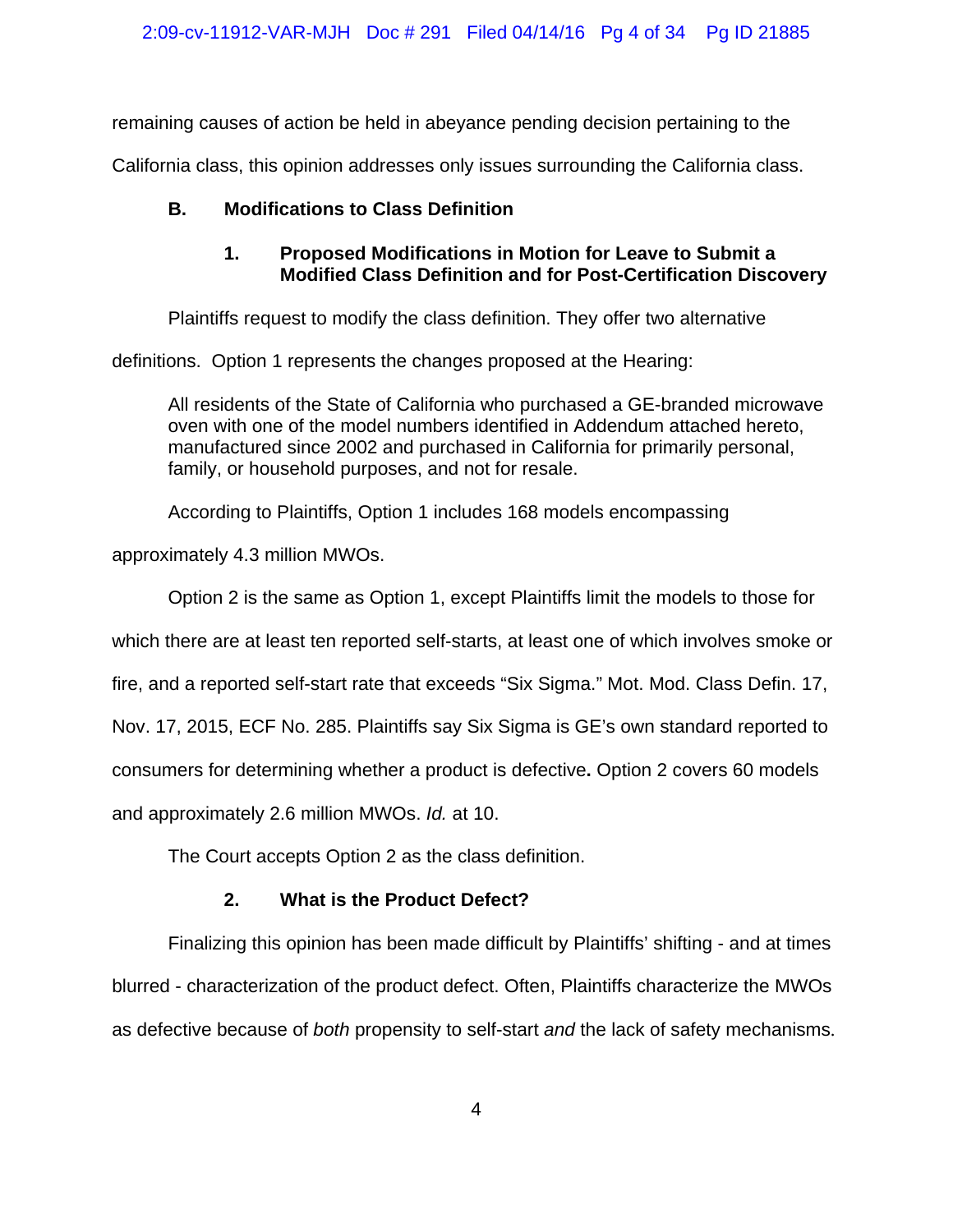However, absence of safety features has become their main focus.

## **a. Self-Starts**

In the Motion for Class Certification, Plaintiffs discuss self-starts frequently, arguing that *the propensity for GE MWOs to self-start* is a substantial safety problem, particularly because self-start incidents could occur in the middle of the night or while the consumer is not home. Pls.' Br. Mot. Class Certif. 39, Sept. 18, 2014, ECF No. 197, emphasis added. Plaintiffs' experts address the issue of self-starts extensively in their reports. In support of its Motion for Class Certification, Plaintiffs rely on four experts, two of whom are engineers, Aris K. Silzars ("Silzars") and John E. Gerling ("Gerling").

Earlier in this litigation, Gerling concluded that GE MWOs have a design that allows for self-starts to happen. He places emphasis on five elements: (1) a large number of solid state components on the master circuit board, the failure of any of which could result in a self-start; (2) membrane type switches on the control panel which become sensitive over time and which can activate without user input; (3) the complexity of the master control circuitry, which provides numerous independent pathways to power MWOs, and the failure of any can result in a self-start; (4) the use of one button cooking; and (5) the manufacture of the printed circuit board and switch panel which provide numerous opportunities for error resulting in failure and self-start. Br. Opp'n Class Certif. Gerling Expert Report 18, ECF No. 225-1.

According to Plaintiffs' experts, the most probable causes for self-starts are the touch panel and associated circuitry, a malfunction of the master control board, or control panel key pad accidental activation, i.e., membrane malfunction. *Id.* at 20; Br. Opp'n Class Certif. Silzars Expert Report 18, ECF No. 224-12. Gerling says GE is in the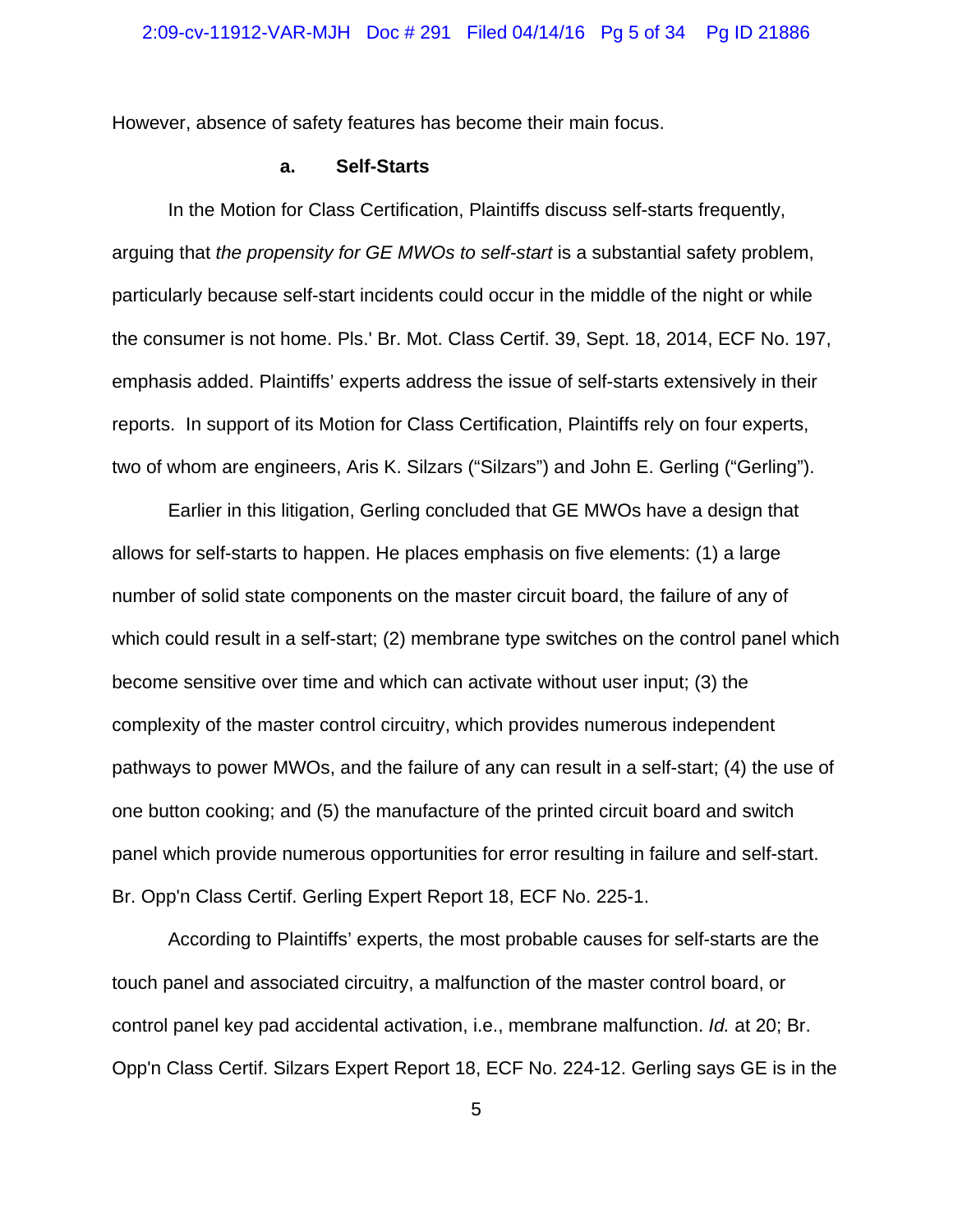## 2:09-cv-11912-VAR-MJH Doc # 291 Filed 04/14/16 Pg 6 of 34 Pg ID 21887

best position to determine the exact cause of self-starts and based on his review of GE corporate documents, it does not appear to him that GE has made such a determination. Br. Opp'n Class Certif. Gerling Expert Report 20, ECF No. 225-1.

Plaintiffs' Third Amended Complaint supports the Court's conclusions that figuring out exactly what the claimed defect is, has been difficult. The Third Amended Complaint bears out a diffuse theory of liability, and suggests the following as defects: heat sensors, ¶ 21); magnetrons, ¶¶ 23 and 29; the control panel, ¶ 50; a defect that causes the MWO to begin unassisted and may result in smoke or fire, ¶ 22; and a defect that causes the MWOs to spontaneously catch fire, ¶ 35. Third Am. Compl., June 8, 2010, ECF No. 56.

Despite the fact that Plaintiffs' experts extensively discuss self-starts in their reports, Plaintiffs now say that the root cause of self-starts is largely irrelevant. Plaintiffs said they intend to prove that there are many self-starts by producing evidence from the Safety Database<sup>1</sup> of frequent self-starts. Tr. 108: 1-4. According to Plaintiffs, it doesn't matter why the MWOs self-start; they concede that there could be many reasons, including manufacturing processes. Tr. 118: 1-3.

## **b. Inadequate Safety Mechanisms**

In light of Plaintiffs' shifting arguments concerning the claimed defect, the Court asked Plaintiffs at the Hearing whether the case was now narrowed to focus only on whether GE MWOs lack adequate safety features. Plaintiffs replied that whether the

 $1$  GE says the Safety Database is an archive of unverified information that relates to potential safety concerns. The information comes from a variety of sources, including customer complaints, insurance claim reports, complaints submitted to the Consumer Product Safety Commission ("CPSC") and reports from retailers.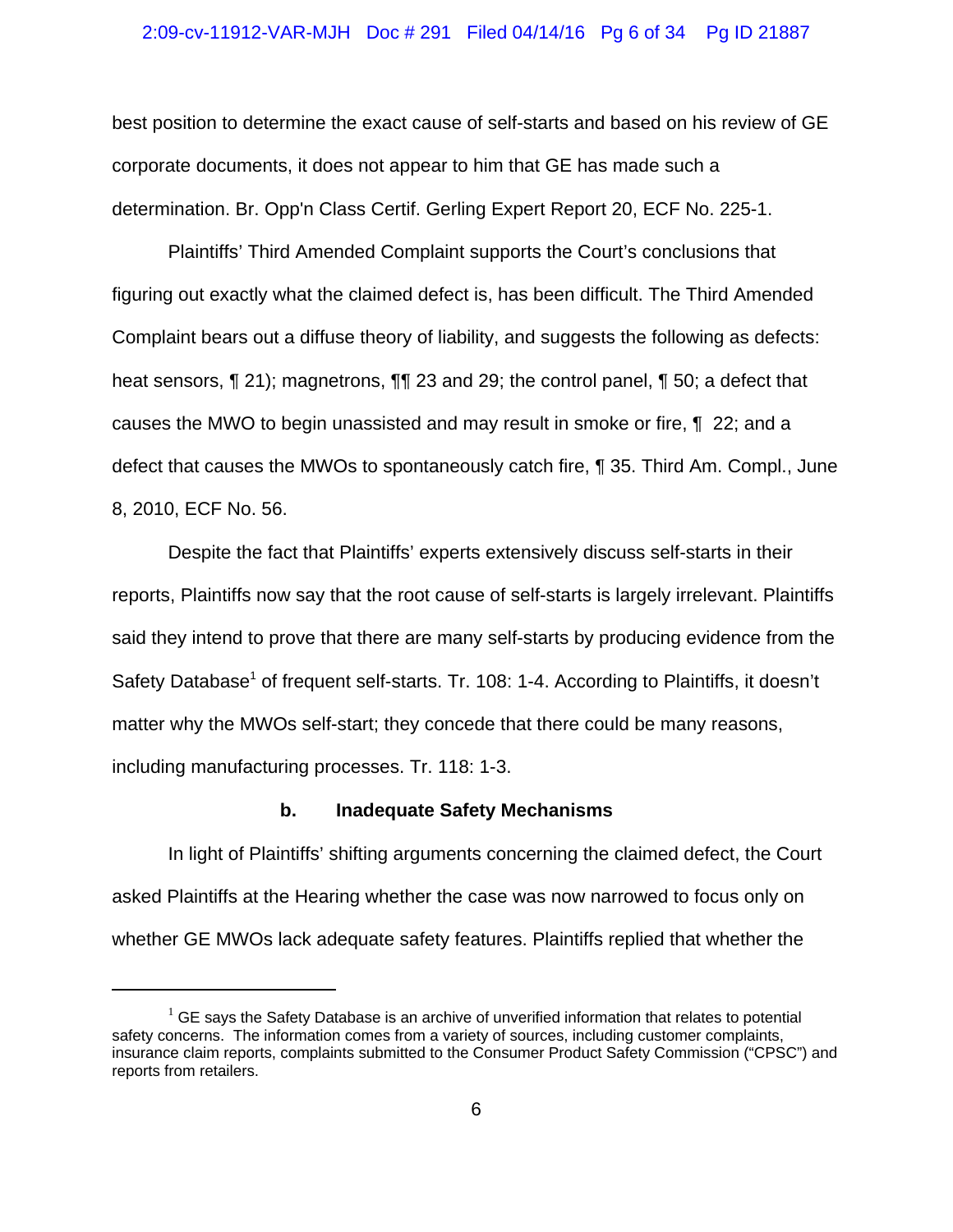## 2:09-cv-11912-VAR-MJH Doc # 291 Filed 04/14/16 Pg 7 of 34 Pg ID 21888

MWOs self-start "inheres in the case" because all MWOs have a propensity to self-start - "[t]hat's the -- part of the reason why they're defective. If there was no propensity to self-start, we wouldn't need the safety mechanisms. So they do interrelate, *but the focus is on the absence of safety mechanisms and that's true for all of the models*." Tr. 107: 16-23, emphasis added.

In addition to accepting Plaintiffs' modified class definition Option 2, the Court also accepts Plaintiffs' current allegation of a common design flaw: lack of adequate safety mechanisms to prevent fire in the event of a self-start. Accordingly, the Court focuses on safety mechanisms as it considers whether Plaintiffs meet the test for class certification.

## **III. Motion for Class Certification**

## **A. Legal Standard**

"Class certification is appropriate if the court finds, after conducting a 'rigorous analysis,' that the requirements of Rule 23 have been met." *In re Whirlpool Corp. Front-Loading Washer Prods. Liab. Litig*., 722 F.3d 838, 851 (6th Cir. 2013). The Court has substantial discretion in determining whether to certify a class; it possesses the inherent power to manage and control its own pending litigation*. Beattie v. CenturyTel, Inc*., 511 F.3d 554, 559 (6th Cir. 2007).

"[C]lass action is 'an exception to the usual rule that litigation is conducted by and on behalf of the individual named parties only.'" *Wal–Mart Stores, Inc. v. Dukes*, 131 S. Ct. 2541 (2011) (quoting *Califano v. Yamasaki*, 442 U.S. 682, 700–01 (1979)). To obtain class certification, plaintiffs must show: "(1) the class is so numerous that joinder of all members is impracticable; (2) there are questions of law or fact common to the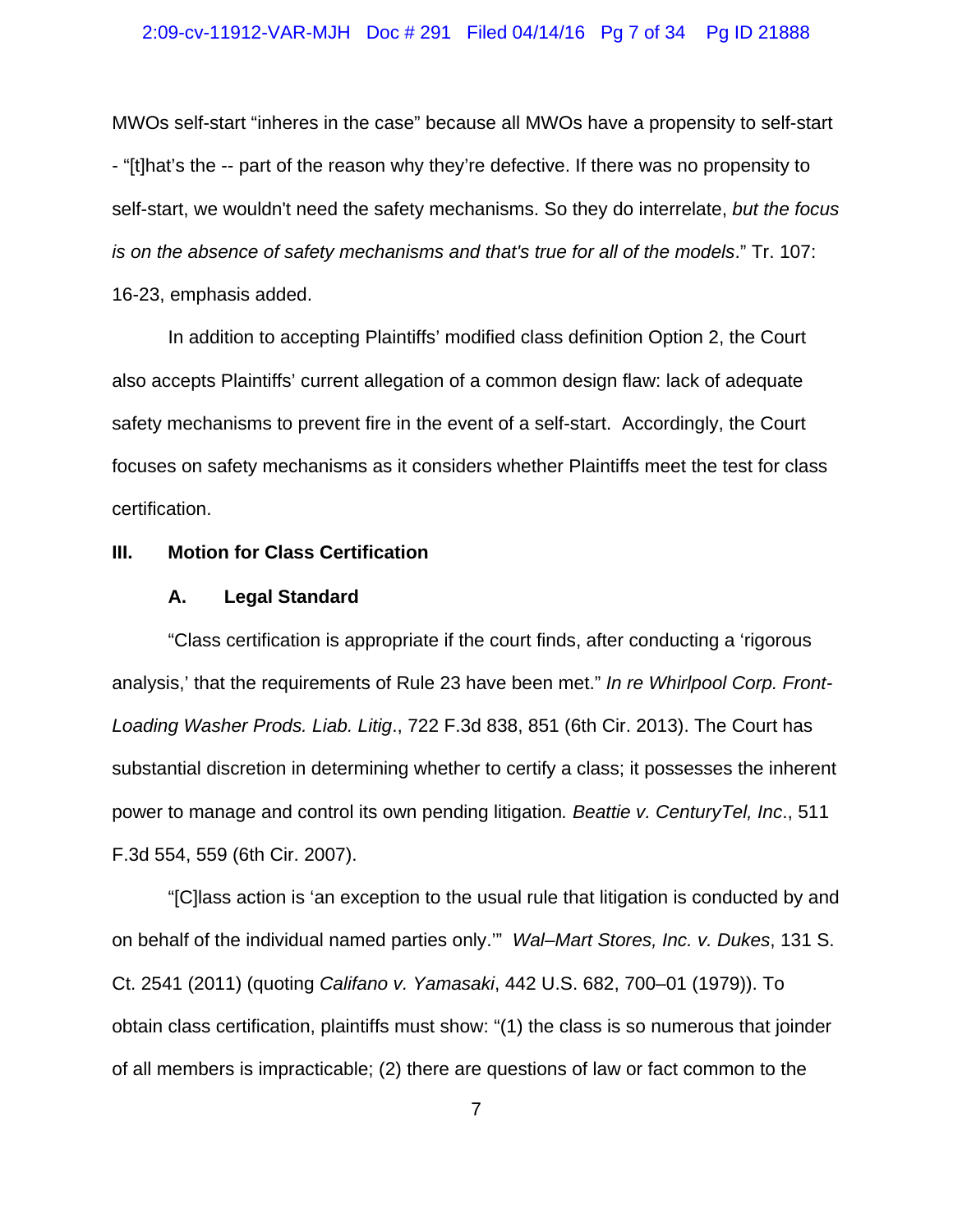## 2:09-cv-11912-VAR-MJH Doc # 291 Filed 04/14/16 Pg 8 of 34 Pg ID 21889

class; (3) the claims or defenses of the representative parties are typical of the claims or defenses of the class; and (4) the representative parties will fairly and adequately protect the interests of the class." FED. R. CIV. P. 23(a).

 "These four requirements—numerosity, commonality, typicality, and adequate representation—serve to limit class claims to those that are fairly encompassed within the claims of the named plaintiffs because class representatives must share the same interests and injury as the class members." *In re Whirlpool Corp. Front Loading Washer Products Liab. Litig*., 722 F.3d at 850-51 (citing, *Dukes*, 131 S. Ct. at 2550).

In addition to the four prerequisites of Rule 23(a), the proposed class must also meet at least one of the three requirements listed in Rule 23(b). *Dukes*, 131 S. Ct. at 2548; *Rikos v. Procter & Gamble Co.*, 799 F.3d 497, 509 (6th Cir. 2015).

Plaintiffs seek certification under Rule 23(b)(3), which requires the district court to find "that the questions of law or fact common to class members predominate over any questions affecting only individual members" and that the class action is "superior to other available methods" to adjudicate the controversy fairly and efficiently. FED. R. CIV. P. 23(b)(3). The burden is on Plaintiffs to prove that the requirements of class certification are met. *In re Am. Med. Sys., Inc*., 75 F.3d 1069, 1079 (6th Cir. 1996). As class representatives, Plaintiffs must establish that they possess the same interest and suffered the same injury as the class members they seek to represent*. Dukes*, 131 S. Ct. at 2550.

Alternatively, Plaintiffs seek class certification under Rule 23(b)(2), which permits certification if the defendant "has acted or refused to act on grounds that apply generally to the class, so that final injunctive relief or corresponding declaratory relief is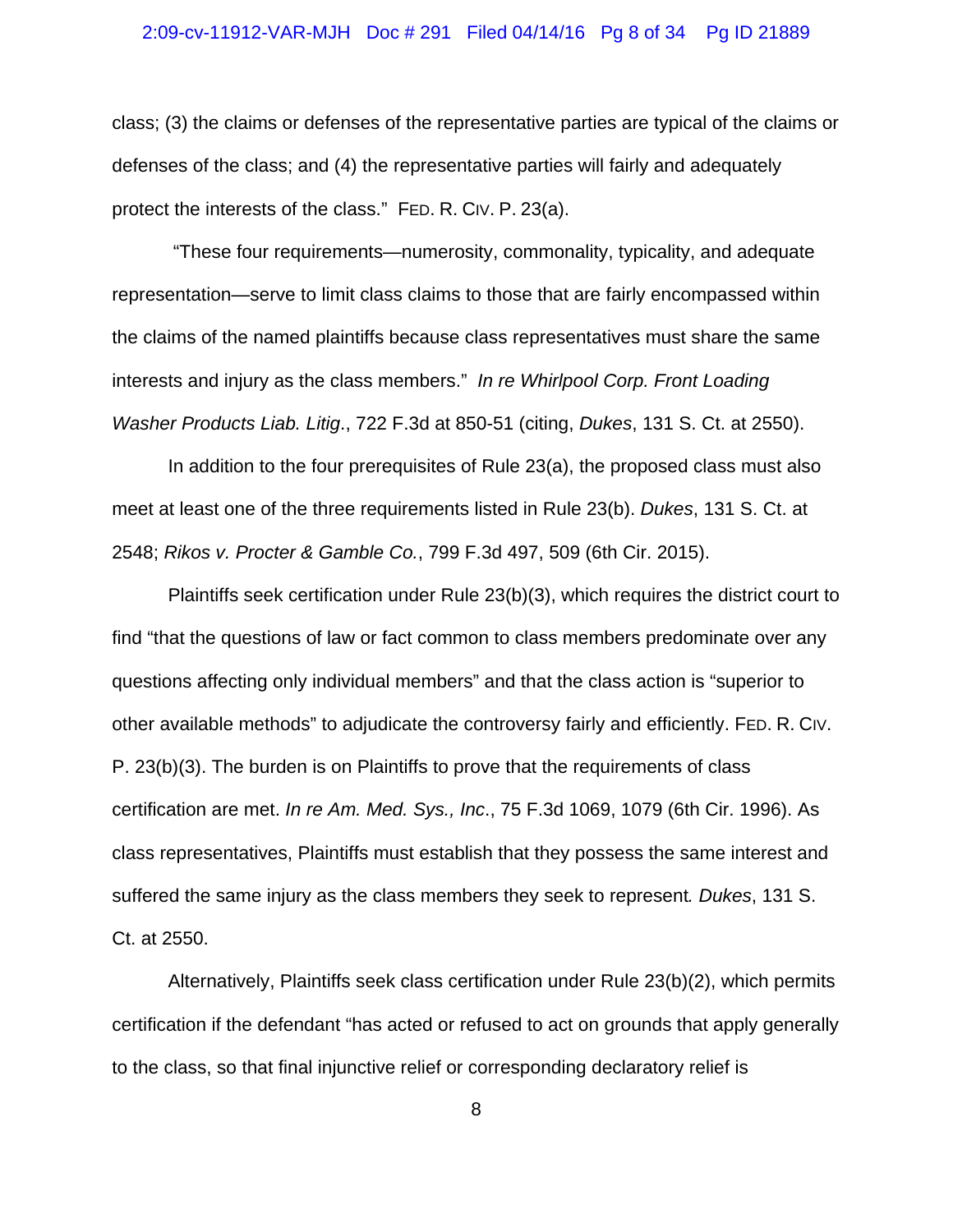appropriate respecting the class as a whole." FED. R. CIV. P. 23(b)(2).

Importantly, the Court need not analyze the requirements of Rule 23(b) if the requirements of 23(a) are unsatisfied by the Plaintiffs. Because Plaintiffs fail to satisfy Rule 23(a) requirements, the Court does not extensively analyze Rule 23(b). FED. R. CIV. P. 23(b).

## **B. Requirements of Rule 23(a)**

## **1. Numerosity**

The first requirement under Rule 23(a) is that "the class is so numerous that joinder of all members is impracticable." FED. R. CIV. P. 23(a)(1). Numerosity is a fact specific inquiry that turns upon such factors as geographic location and the ease of identifying class members*. Marquis v. Tecumseh Products Co.*, 206 F.R.D. 132, 156 (E.D. Mich. 2002). *"*Although not an absolute rule, it generally is accepted that a class of 40 or more numbers is sufficient to satisfy the numerosity requirement." *Crawford v. TRW Automotive U.S. LLC*, No. 06-cv-14276, 2007 WL 851627, \*3 (E.D. Mich. March 21, 2007).

Plaintiffs estimate that the Option 2 class has approximately 2.6 million total units. While there is no strict numerical test, "substantial" numbers usually satisfy the numerosity requirement. *Daffin v. Ford Motor Co.*, 458 F.3d 549, 552 (6th Cir. 2006).

The Court finds the numerosity requirement of Rule 23(a)(1) satisfied.

## **2. Common Question of Law or Fact**

## **a. Inadequate Safety Mechanisms**

Commonality demands that there be questions of law or fact common to the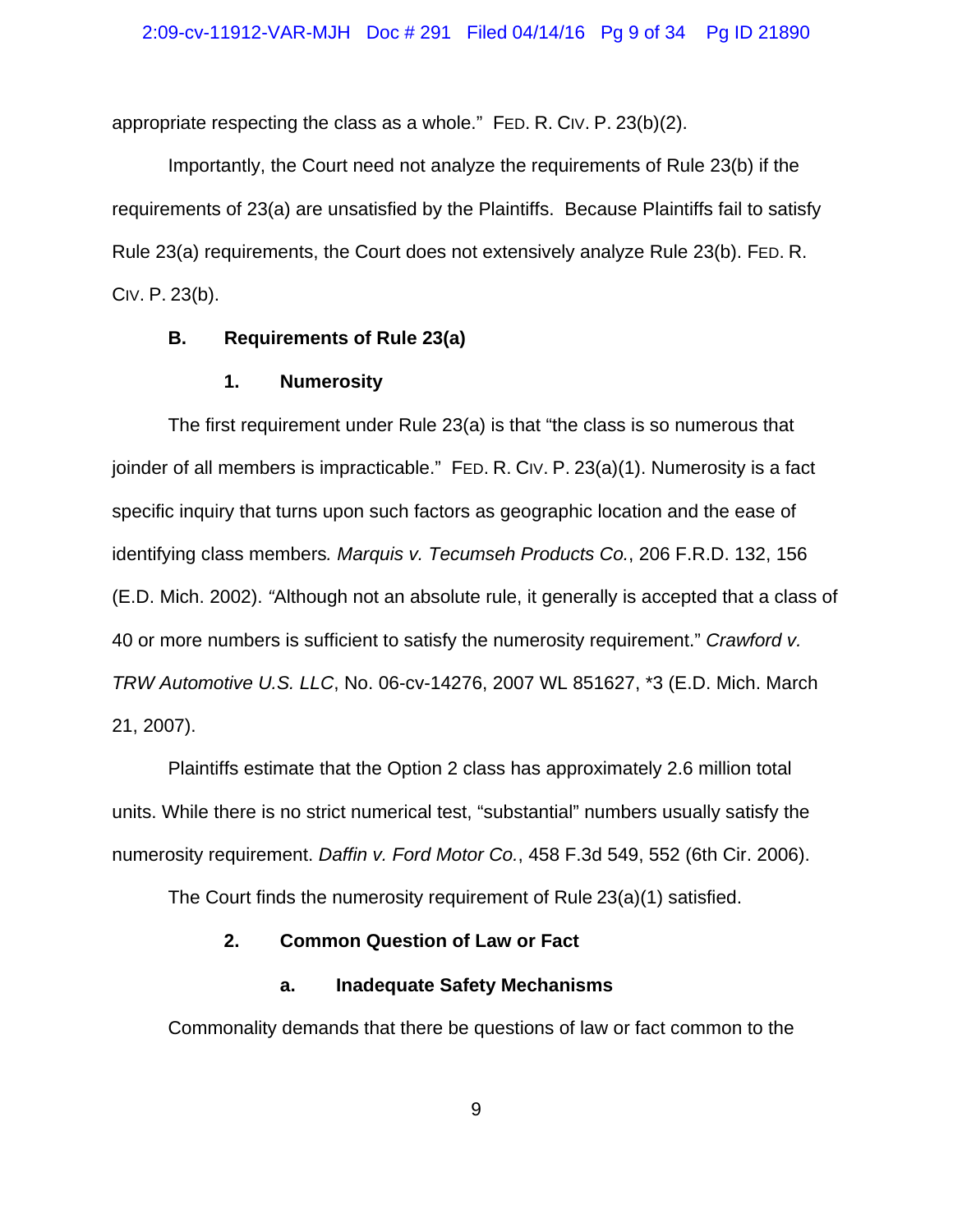## 2:09-cv-11912-VAR-MJH Doc # 291 Filed 04/14/16 Pg 10 of 34 Pg ID 21891

class. FED. R. CIV. P. 23(a)(2). The relevant inquiry is whether a classwide proceeding has the capacity to "generate common answers apt to drive the resolution of the litigation.*" Dukes*, 131 S. Ct. at 2551. A class action is not necessarily impermissible if questions specific to each individual member, such as damages, remain after common questions of defendant's liability have been resolved. *Sterling v. Velsicol Chem. Corp*., 855 F.2d 1188, 1197 (6th Cir. 1988). However, the common questions must be meaningful and significant to the case. *Ham v. Swift Transp. Co.*, 275 F.R.D. 475, 484 (W.D. Tenn. 2011).

To be capable of classwide resolution means that determination of the common contention will "resolve an issue that is central to the validity of each one of the claims in one stroke." *Dukes*, 131 S. Ct. at 2551. "In other words, named plaintiffs must show that there is a common question that will yield a common answer for the class (to be resolved later at the merits stage), and that common answer relates to the actual theory of liability in the case." *Rikos*, 799 F.3d at 505.

In their motion, Plaintiffs list the following common issues which they say are sufficient to establish commonality: whether (1) the GE MWOs are defective; (2) GE knew its MWOs were defective; (3) GE concealed the defect; (4) GE breached express warranties relating to their MWOs; (5) GE breached the implied warranty of merchantability; (6) GE was unjustly enriched by receiving moneys in exchange for defective MWOs; (7) as a result of GE's conduct, Plaintiffs suffered damages; and (8) GE should be enjoined from selling defective MWOs. Pls.' Br. Mot. Class Certif. 49, ECF No. 197.

The Court accepts Plaintiffs' narrowed focus on inadequate safety mechanisms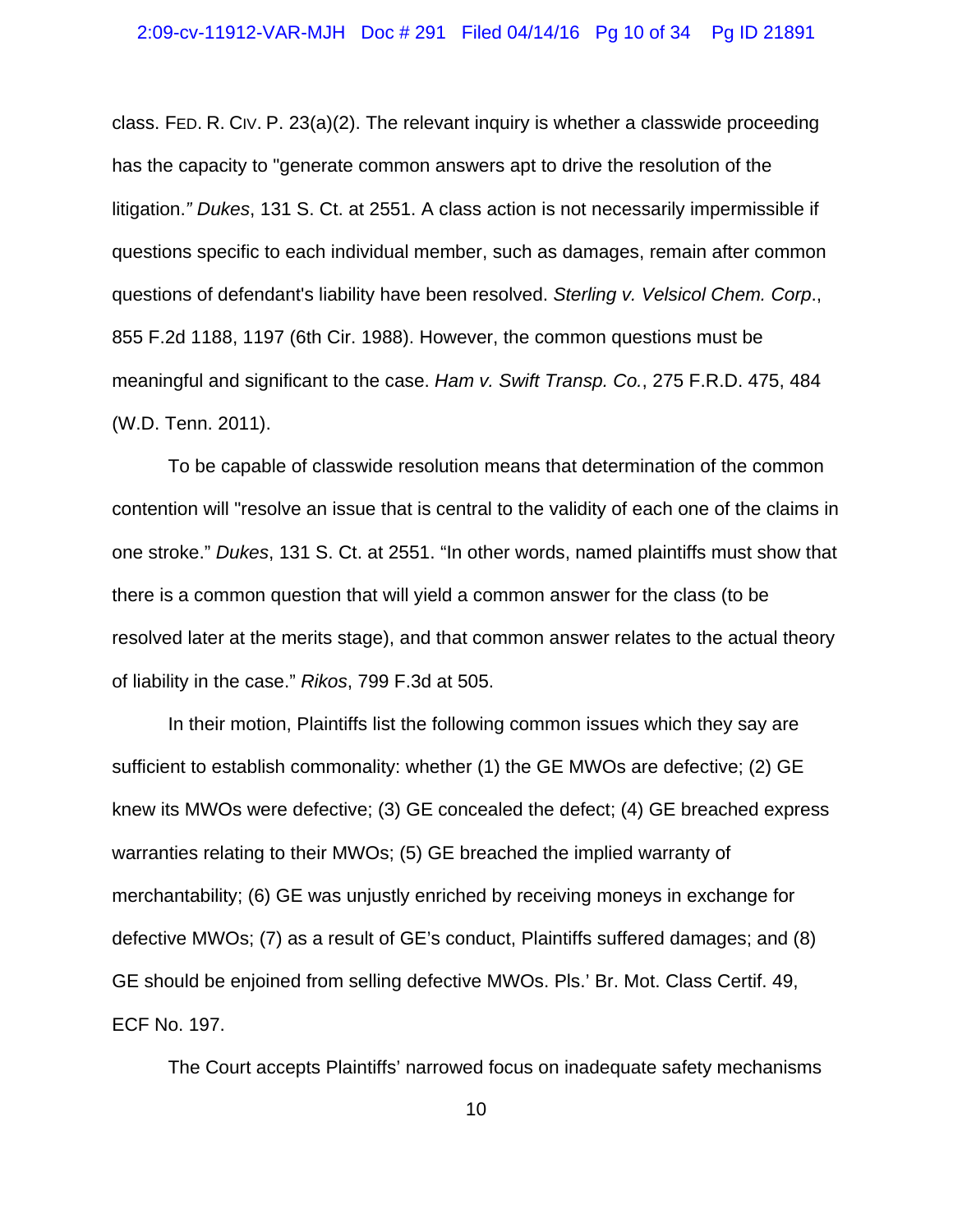## 2:09-cv-11912-VAR-MJH Doc # 291 Filed 04/14/16 Pg 11 of 34 Pg ID 21892

but notes that Plaintiffs' experts mainly discuss TCOs. The question is whether even this narrowed focus as the common question, is sufficient to satisfy the commonality requirement. The Court concludes it is not. Simply stated, there is no evidence that a single design flaw pertaining to safety mechanisms is common across all of the models in Option 2. Plaintiffs' failure to identify a single part, system, or even TCO temperature, defeats commonality.

 In support of their theory that safety mechanisms are inadequate in the event of a self-start, Plaintiffs rely on the engineering experts already mentioned, Gerling and Silzars. However, large portions of their reports focus on Plaintiffs' now abandoned theory of self-starts as the defect. Plaintiffs are further limited by the Court's *Daubert* rulings. *See* Order Grant Part Den. Part Mot. Exclude Pls.' Expert Aris Silzars, July 31, 2015, ECF No. 259; Order Grant Part Den. Part Mot. Exclude Pls.' Expert John Gerling, July 31, 2015, ECF No. 261.

Gerling says GE MWOs rely on TCOs for protection from a thermal event, but they do not do enough to prevent fires because they are only passive devices that activate only when their contact surfaces reach a certain temperature. Pls.' Br. Mot. Class Certif. 33, ECF No. 197; Gerling Expert Report 23-25, ECF No. 200-3. Gerling defines a TCO as ". . . a thermally activated switch which opens and prevents power from being delivered past the point where the TCO is located in the electrical circuit. TCO activation occurs when the contact surface of the TCO reaches the preset operation temperature." *Id*. In Gerling's opinion, GE "relies solely upon TCOs" to prevent or limit damage that might result from a self start. *Id*. Importantly, Gerling opines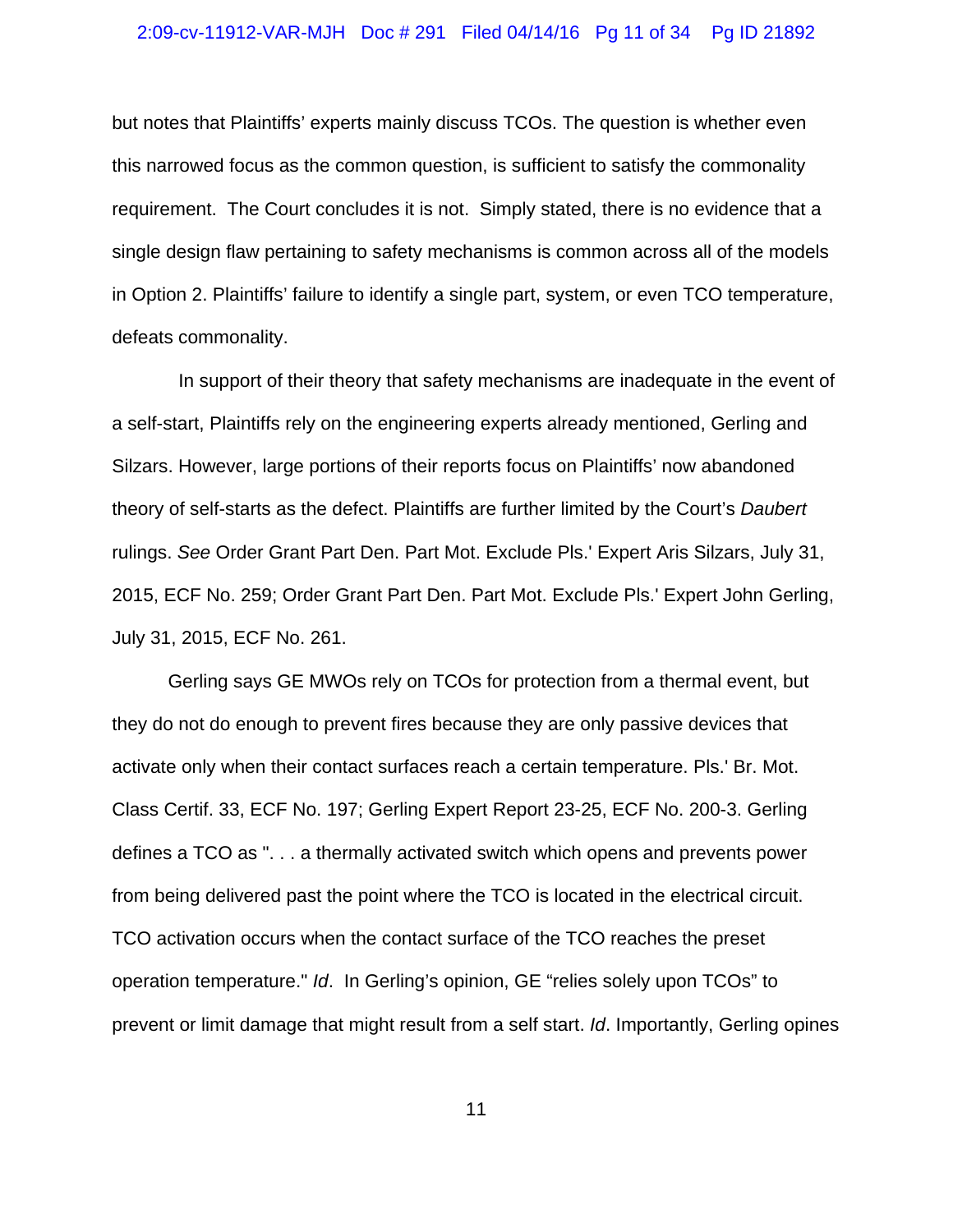only with respect to TCOs as the inadequate safety mechanism; he does not discuss others.

Silzars also concluded that GE MWOs are defectively designed because safety mechanisms are insufficient if a self-start occurs. Br. Opp'n Class Certif. Silzars Expert Report 8, ECF No. 224-12. Silzars discusses TCOs as one aspect of the safety mechanisms that is inadequate in the event of a self-start. *Id*. at 13. He notes that software was developed to detect touch panel shorts and installed in some models. *Id.* at 19. Silzars says, without identifying model or year, that GE took "corrective action" to fix "a few specific errors." *Id.* at 23.

GE asserts Plaintiffs' approach in defining the defect is problematic. Br. Opp'n Class Certif. 23, ECF No. 224. GE argues that seven manufacturers "utilized a variety of safety features designed to protect against fire; those safety features changed over time (and over the class period); the safety features were neither common to all MWOs nor static." *Id.* at 29 (citing Report of GE Expert Shukri Souri 115-16, ECF No. 224-2). GE says it gives each manufacturer general guidance about certain capabilities that each model must have, but each manufacturer retains control of the ultimate design of the MWO, including where to place component parts. GE contends that variations affect basic design considerations across all models of GE-branded MWOs, such as how the MWO will be installed and used: "MWOs can be placed on a countertop, installed over an oven range, or built into a kitchen cabinet. … The countertop, over the range (OTR), and built-in units require unique venting design, unique installation hardware, and unique installation procedures." Br. Opp'n Pls.' Mot Class Certif. 16, Oct. 29, 2014, ECF No. 224.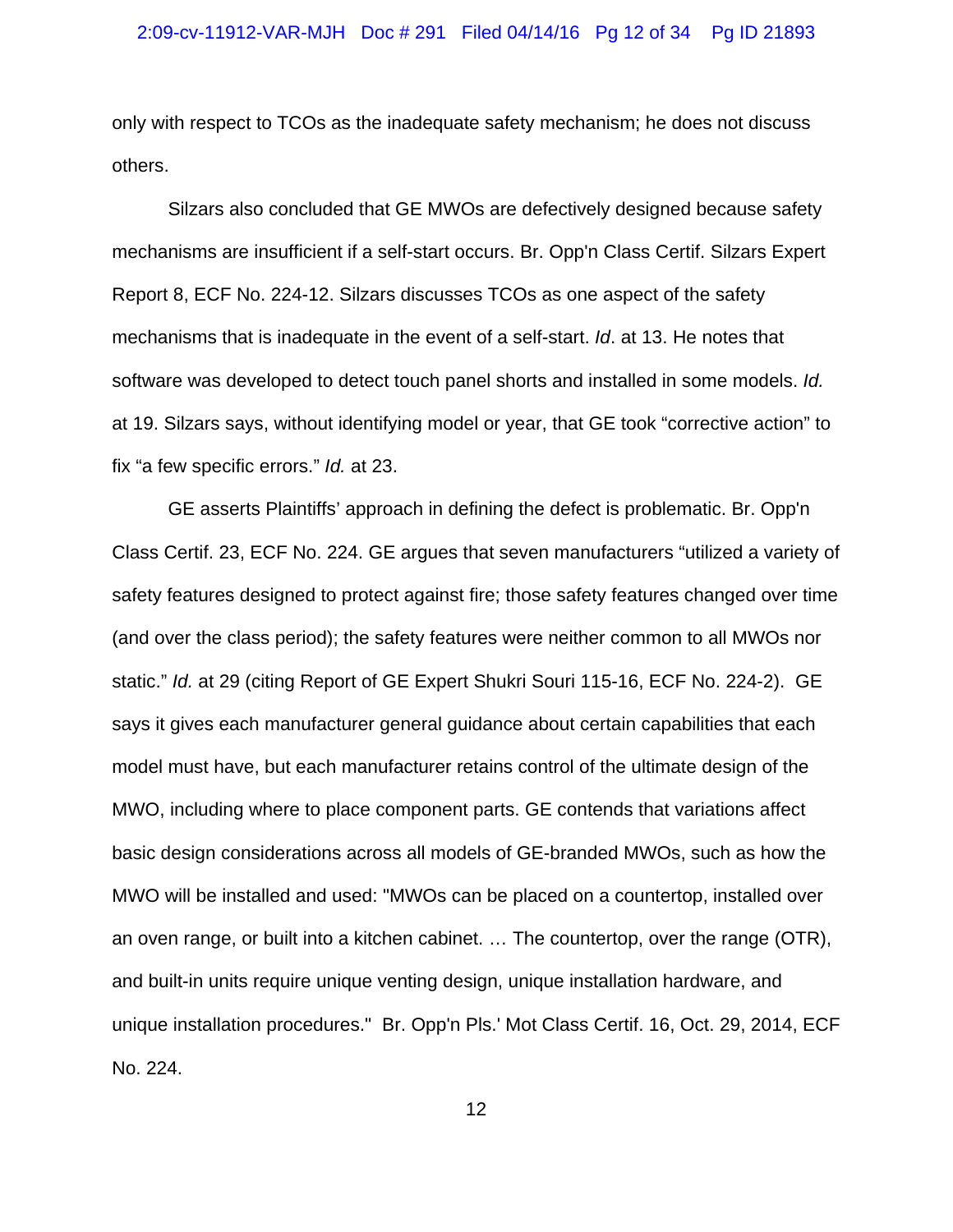#### 2:09-cv-11912-VAR-MJH Doc # 291 Filed 04/14/16 Pg 13 of 34 Pg ID 21894

Moreover, GE objects to painting all TCOs with a broad brush: "[t]he total number, location, functionality, ratings, part numbers and predetermined temperature setting of TCOs . . .depend on the product and product application. Various models may include cavity, flame, magnetron, hood, bottom, vent, or fan TCOs." Br. Opp'n Class Certif. 25, ECF No. 224. At the Hearing, GE said there are variations among the cavity TCOs even if it is the same model. For example, model JE740 is made by three different manufacturers and placement of the TCOs was not the same. Tr. 84: 16-24.

At the Hearing, GE said TCOs are not the only safety mechanism; GE also uses: (1) wiring; (2) fuses; (3) thermistors – a term that neither GE nor Plaintiffs define and that is not mentioned by either Gerling or Silzars; (4) redundant relays, as well as (5) things it considers safety features such as flameproof materials. Tr. 78: 5-8. GE also says it does not specify a uniform magnetron TCO temperature. Tr. 84: 10-11. The magnetron is the part of the microwave that generates power causing the food to be heated. Br. Opp'n Class Certif. Gerling Expert Report 11, ECF No. 225-1. GE says the temperature ratings for TCOs vary. Tr. 45 at 23, 83 at 24-25).

The Court agrees that Plaintiffs' assertion of the design flaw as inadequate safety mechanisms, is at the highest level of generality. Of course, if one generalizes to a high enough level, a similarity would always be found; but the Sixth Circuit and other courts have expressly recognized that this is not appropriate. *Sprague v. Gen. Motors Corp.*, 133 F.3d 388, 397 (6th Cir. 1998) ("It is not every common question that will suffice, however; at a sufficiently abstract level of generalization, almost any set of claims can be said to display commonality. What we are looking for is a common issue the resolution of which will advance the litigation."); *Cholakyan v. Mercedes-Benz USA,*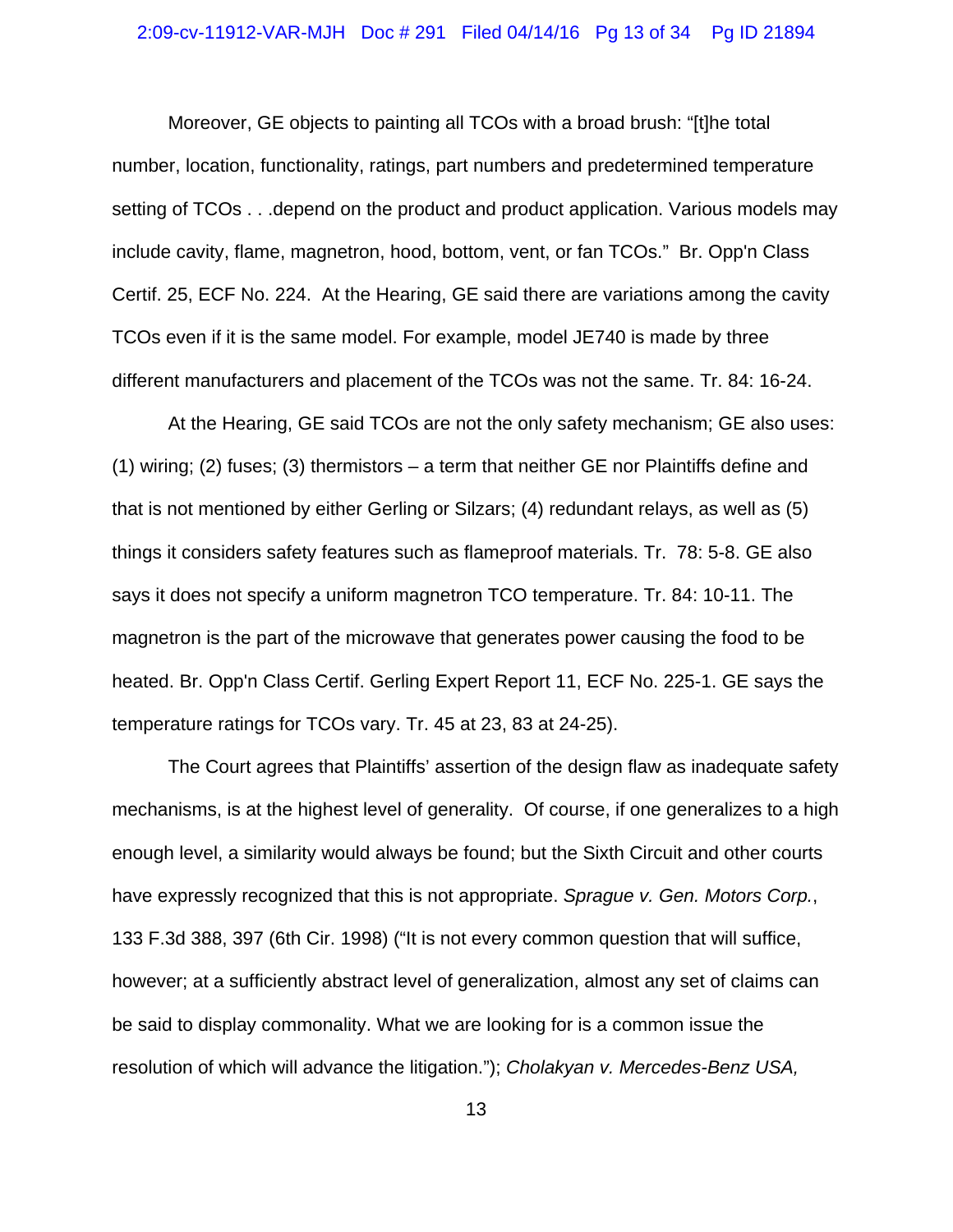*LLC*, 281 F.R.D. 534, 556 (C.D. Cal. 2012).

Plaintiffs' attempts to compare this case to *Whirlpool and Dafflin* is unavailing. *Dafflin* is distinguishable because only two model years were at issue and plaintiff's expert opined that the throttle body in her car was the same in both model year Villager minivans. *Daffin*, 722 F.3d at 854.

 And, in *Whirlpool*, plaintiffs identified specific design defects that caused the alleged propensity to malfunction. The court concluded that there was a common question: did the alleged design defects cause mold growth across the "manufacturing spectrum." 722 F.3d at 854. In reaching its decision, the court placed emphasis on the fact that the two platforms are "nearly identical," and while design issues concerned multiple models, most of the differences between models concerned aesthetics. 722 F.3d at 854.

The *Whirlpool* plaintiffs were able to tie their generalized theory to an identified part - the plastic tubs or metal brackets, and specifically, the cavities and crevices - that caused the mold problems. *In re Whirlpool Corp. Front-Loading Washer Products Liab. Litig*., 302 F.R.D. at 462. Plaintiffs have not done that here. Plaintiffs argue that all MWOs share a common alleged defect: inadequate safety mechanisms. But even if the Court interprets this to specifically mean the TCOs, there is little commonality established between models.

For example, the TCOs vary by type and placement in each model. Even Plaintiffs' own expert Gerling admits that TCO activation temperatures vary "widely" by manufacturer, by as much as 100F for the cavity TCOs. Gerling Expert Report 23, ECF No. 200-3. Additionally, Plaintiffs' experts discuss TCOs generally and do not focus on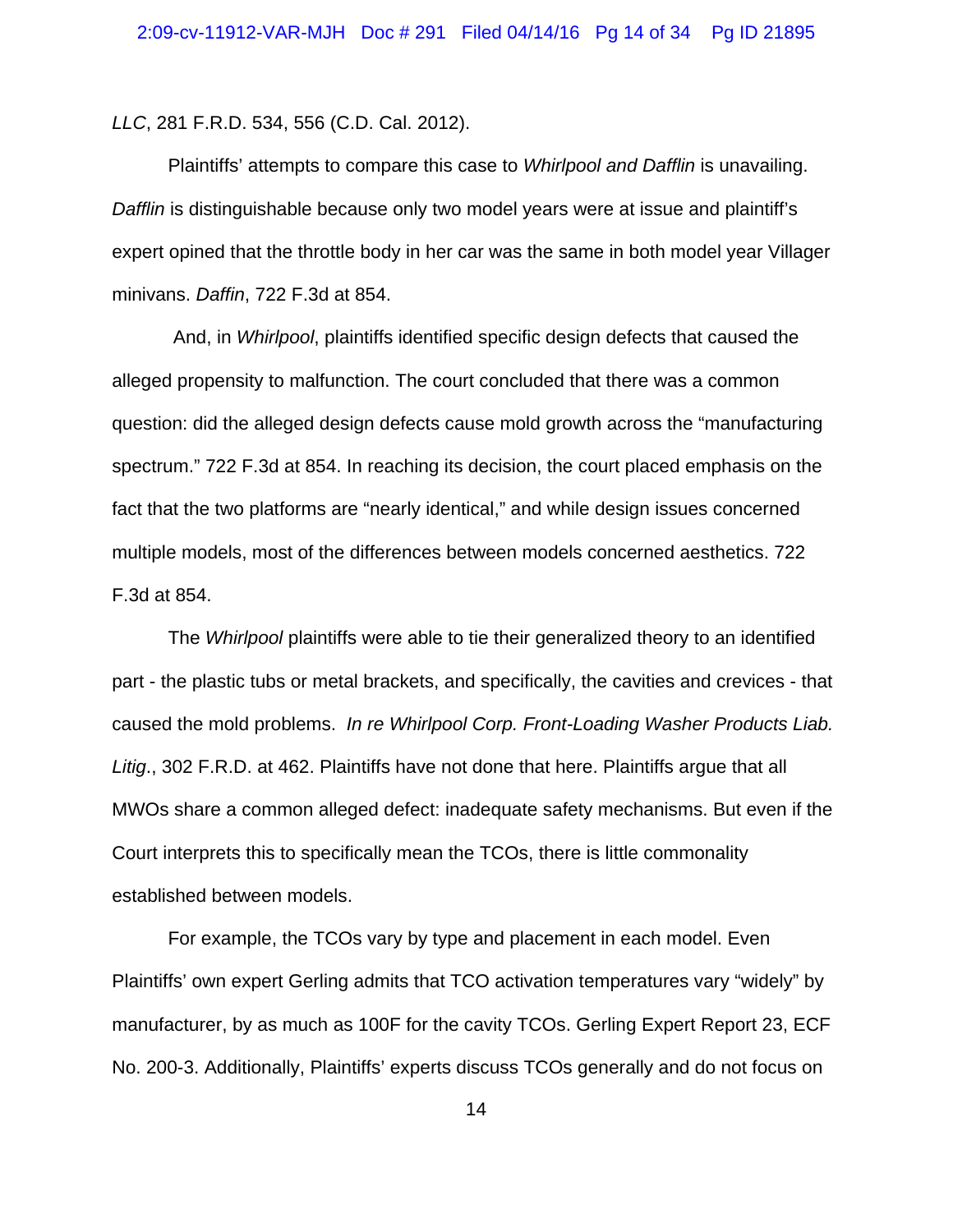the type, placement, or temperature settings of the TCOs in the 60 models now in the case.

Plaintiffs may not even be intending to focus solely on the TCO temperature settings. In their most recent Motion, Plaintiffs do not mention TCOs at all. Mot. Mod. Class Defin. 16-17, ECF No. 285. Plaintiffs only say that they will be able to put on evidence of this common design flaw and GE is entitled to mount its defense. *Id*. The Court is left to wonder just what this evidence will be. From the additional discovery Plaintiffs request, it appears they intend to bolster their claims with additional reports from the most recent version of the Safety Database. However, the number of incidents alone, from unverified sources, is not enough to show commonality between the models.

## **b. Concealment**

Plaintiffs also say there is a common issue that GE concealed and failed to inform consumers of self-starts. Pls.' Br. Mot. Class Certif. 39, ECF No. 197. Once again, the emphasis is on self-starts, not lack of adequate safety mechanisms as the common design flaw. Plaintiffs provide multiple examples of different representations made by GE to the press. *Id.* at 39-40. This is different from cases in which courts have found commonality based on a single misrepresentation that was made identically to all potential class members. *Delarosa v. Boiron, Inc*., 275 F.R.D. 582, 589 (C.D. Cal. 2011).

A closer question is the issue of an omission by GE in its printed product packaging and materials and whether GE had a duty to disclose facts that are allegedly misleading to consumers.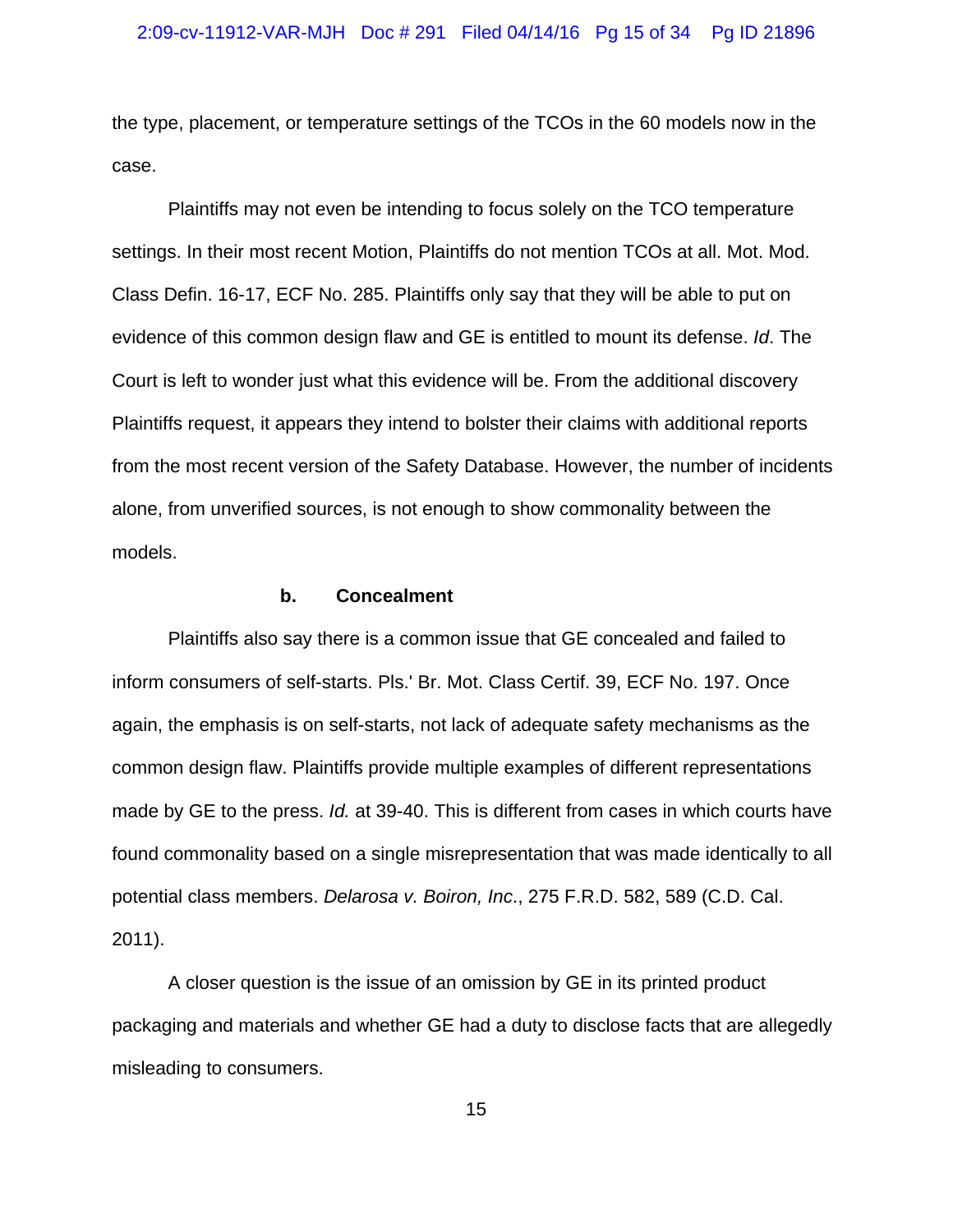#### 2:09-cv-11912-VAR-MJH Doc # 291 Filed 04/14/16 Pg 16 of 34 Pg ID 21897

This case is unlike cases in which plaintiffs sought class certification on the grounds of allegedly misleading advertisements. *See In re NJOY, Inc. Consumer Class Action Litig*., 120 F. Supp. 3d 1050 (C.D. Cal. 2015). In *NJOY*, the court held commonality was met where consumers (in California and Florida classes) alleged a manufacturer of electronic cigarettes engaged in false advertising and misleading omissions regarding the safety of its product compared to traditional cigarettes in violation of California's CLRA and UCL laws. *NJOY* plaintiffs argued commonality was satisfied because members were exposed to product packaging and because the marketing of the product was national and widespread. *Id*. at 1096. The court noted that issues such as whether absent class members saw the advertisements are relevant to assessing predominance under Rule 23(b)(3) not whether there are common issues under Rule 23(a)(2).

There are some differences between *NJOY* and this case. Defendants in *NJOY* did not dispute the finding of commonality at the hearing. *Id*. at 1097-98. Also, *NJOY* marketed the product as safer than traditional cigarettes*. Id*. at 1064.

GE put differently worded safety notices in some of the manuals with the warning that MWOs should only be operated with food in them, but Plaintiffs do not allege GE engaged in an advertising campaign that the MWOs were safer than other MWOs or highlighted any particular safety feature. Plaintiffs have not provided authority, and the Court is aware of none, in which class certification was granted based on similar facts. Plaintiffs rely heavily on unverified reports in the Safety Database and isolated statements by GE service representatives to specific customers. But this fails to show deception by GE such that the determination of its truth or falsity could resolve the issue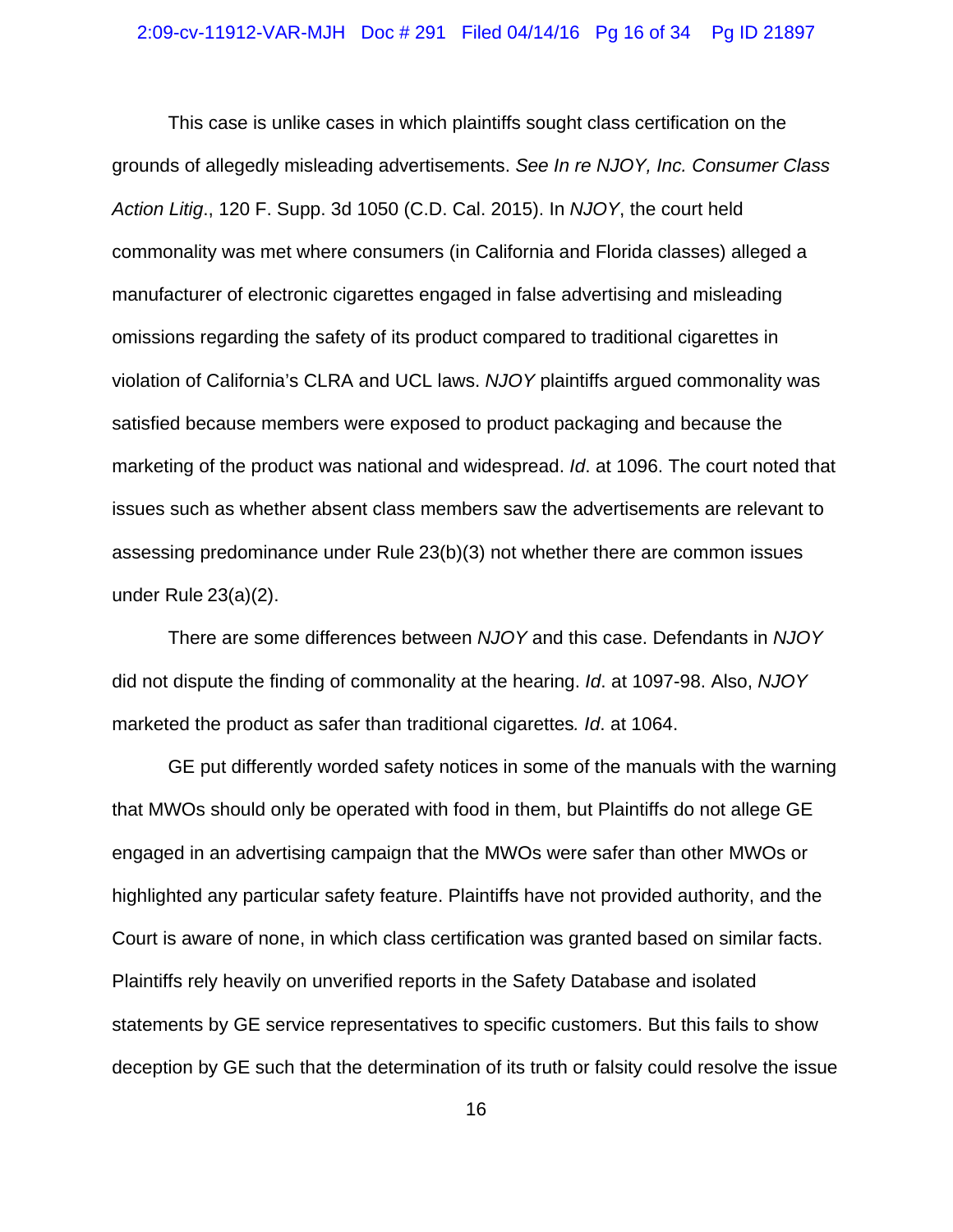across each unit of each model.

 The Court is satisfied that a conclusion regarding one model would not result in classwide resolution of liability as to the other models, given the differences in design emphasized by Plaintiffs' own experts.

Plaintiffs fail to sustain their burden to prove commonality under Rule 23(a)(2).

## **3. Typicality**

Federal Rule of Civil Procedure 23(a)(3) requires plaintiffs to show that "the claims or defenses of the representative parties are typical of the claims or defenses of the class." "[T]he commonality and typicality requirements of Rule 23(a) tend to merge." *Rikos*, 799 F.3d at 509 (quoting, *Dukes*, 131 S. Ct. at 2551 n.5). A plaintiff's claim is typical if it arises from the same event, practice, or course of conduct that (1) gives rise to the claims of other class members; and (2) if his or her claims are based on the same legal theory. *In re Am. Med. Sys., Inc*., 75 F.3d at 1082 (citation omitted).

To meet the typicality requirement, "a representative's claim need not always involve the same facts or law, provided there is a common element of fact or law.*" Senter v. Gen. Motors Corp*., 532 F.2d 511, 525 n.31 (6th Cir. 1976). *See also* 7A Charles Alan Wright, Arthur R. Miller & Mary Kay Kane, *Federal Practice and Procedure* § 1764 (3d ed. 2005) ("Thus, many courts have found typicality if the claims or defenses of the representatives and the members of the class stem from a single event or a unitary course of conduct, or if they are based on the same legal or remedial theory. Of course, when this is true the typicality standard is closely related to the test for the common-question prerequisite in subdivision (a)(2)").

Plaintiffs say the class representative resides in California and owned a GE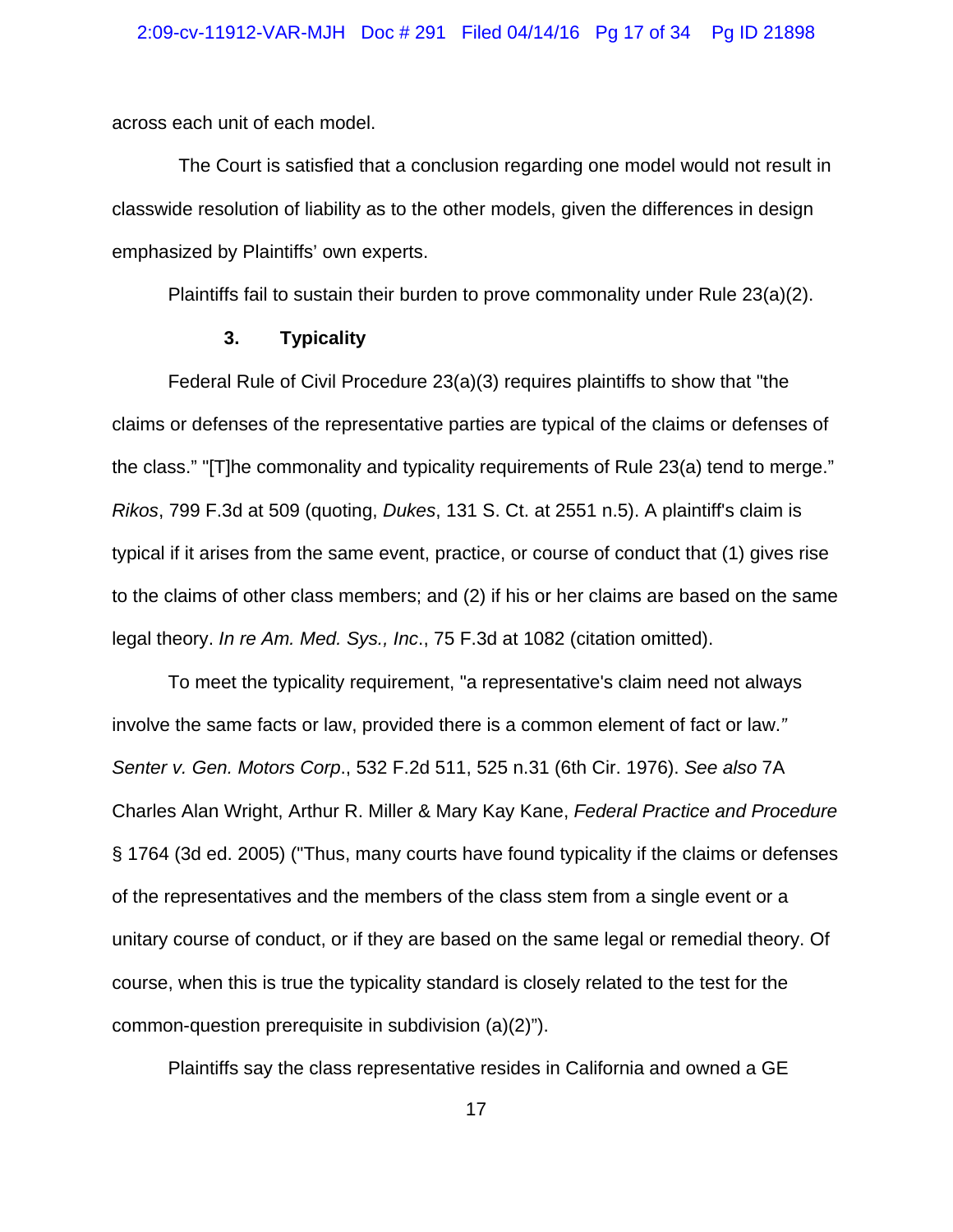## 2:09-cv-11912-VAR-MJH Doc # 291 Filed 04/14/16 Pg 18 of 34 Pg ID 21899

MWO manufactured during the class period and that it has the same defect as the class members: failure to adequately protect against smoke or fire in the event of a self-start.

GE says this does not satisfy the typicality requirement because the class representatives (including Cocks): (1) claim to have owned an MWO that malfunctioned, unlike 99.9% of the class; (2) cannot be typical of the class because of the different models at issue and the different manufacturers; (3) lack standing to assert claims relating to products someone else purchased; and (4) a defect in one MWO does not necessarily prove or disprove the claims of other class members. Br. Opp'n Class Certif., ECF No. 224 at 58-60.

At the Hearing, GE also raised a number of additional points about Cocks: (1) he owned a JVM1790 which has a convection feature, unlike the majority of MWOs in the proposed class; (2) it is unknown whether his alleged malfunction was caused by the microwave or convection feature; (3) his model was identified as one with a potential for a specific manufacturing defect, which is not present in some of the other models; and (4) his model was purchased in 2006, but GE changed post 2006 models and, therefore, Cocks' MWO is not typical of models in years after 2008. G.E. does not discuss whether Cocks' MWO is typical or not of models in prior years 2002-2005.

Plaintiffs' typicality and commonality theory have the same flaw: their general hypothesis is not subject to common proof. If Cocks proved his own claim regarding his own model, that would not necessarily prove anyone else's claim. *Sprague v. Gen. Motors Corp*., 133 F.3d 388, 399 (6th Cir. 1998).

Plaintiffs fail to sustain their burden to prove typicality under Rule 23(a)(3).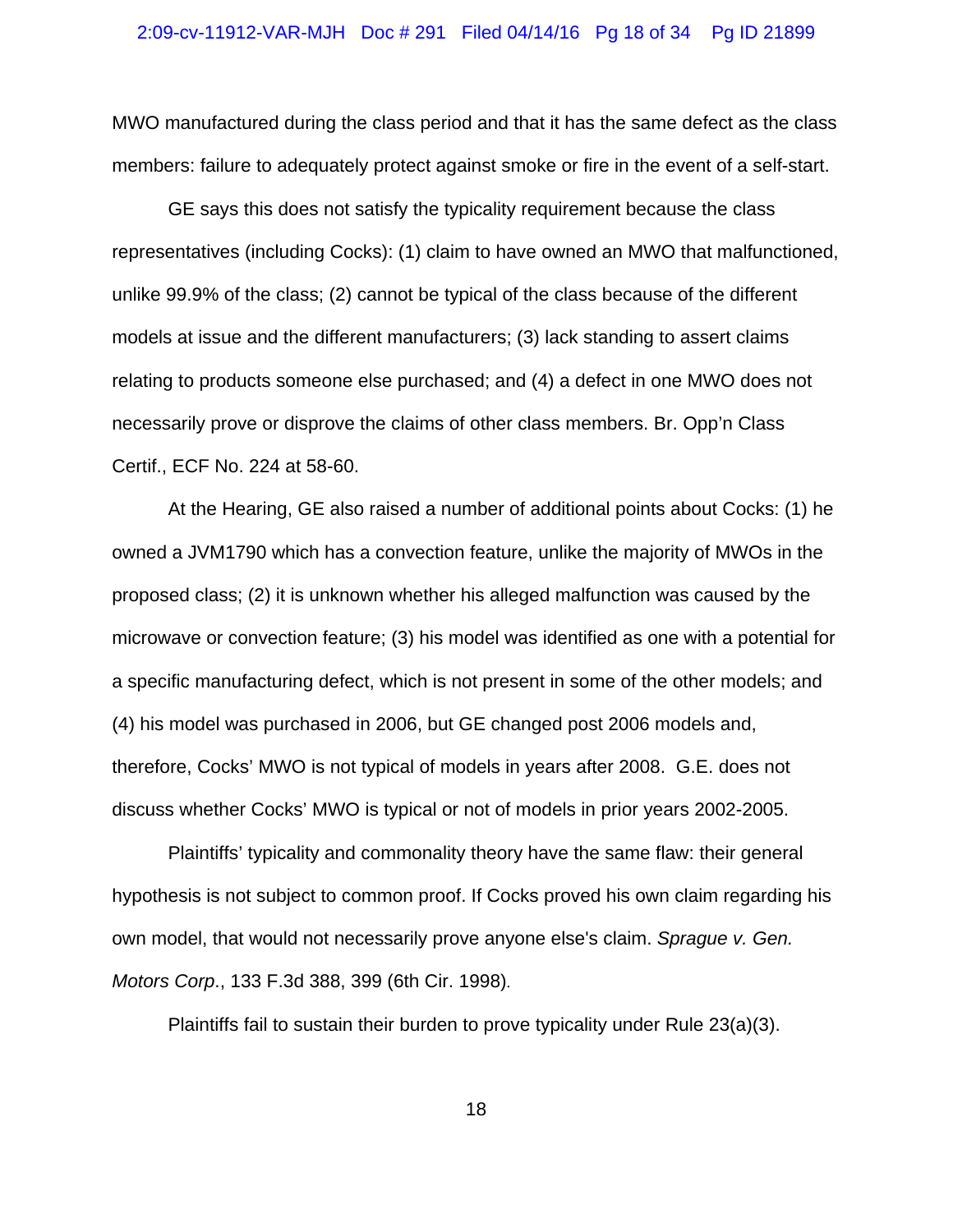## **4. Fair and Adequate Representation**

Under 23(a)(4), the Sixth Circuit applies a two-prong test to determine whether the class representative will fairly and adequately protect the interests of the class: (1) the representative must have common interests with the unnamed members of the class; and (2) it must appear that the representative will vigorously prosecute the interests of the class through qualified counsel. *Vassalle v. Midland Funding LLC*, 708 F.3d 747, 757 (6th Cir. 2013) (citing *In re Am. Med. Sys., Inc*., 75 F.3d at 1083).

In addition, the court reviews: "...the adequacy of class representation to determine whether class counsel are qualified, experienced and generally able to conduct the litigation, and to consider whether the class members have interests that are not antagonistic to one another.*" Vassalle*, 708 F.3d at 757 (quoting *Stout v. J.D. Byrider*, 228 F.3d 709, 717 (6th Cir. 2000)). "Only when attacks on the credibility of the representative party are so sharp as to jeopardize the interests of absent class members should such attacks render a putative class representative inadequate.*" Id*. (citations omitted). "The adequate representation requirement overlaps with the typicality requirement because in the absence of typical claims, the class representative has no incentives to pursue the claims of the other class members.*" In re Am. Med. Sys., Inc*., 75 F.3d at 1083.

The second prong of the test is easily met: Plaintiffs' counsel is qualified and able to conduct the litigation. The first prong of the test is less established; in the absence of typical claims it could be said Cocks does not have an incentive to pursue the claims of the other class members. Admittedly, it is a close question. However, there is no evidence, and the parties do not argue, that Cocks' interests are antagonistic to those of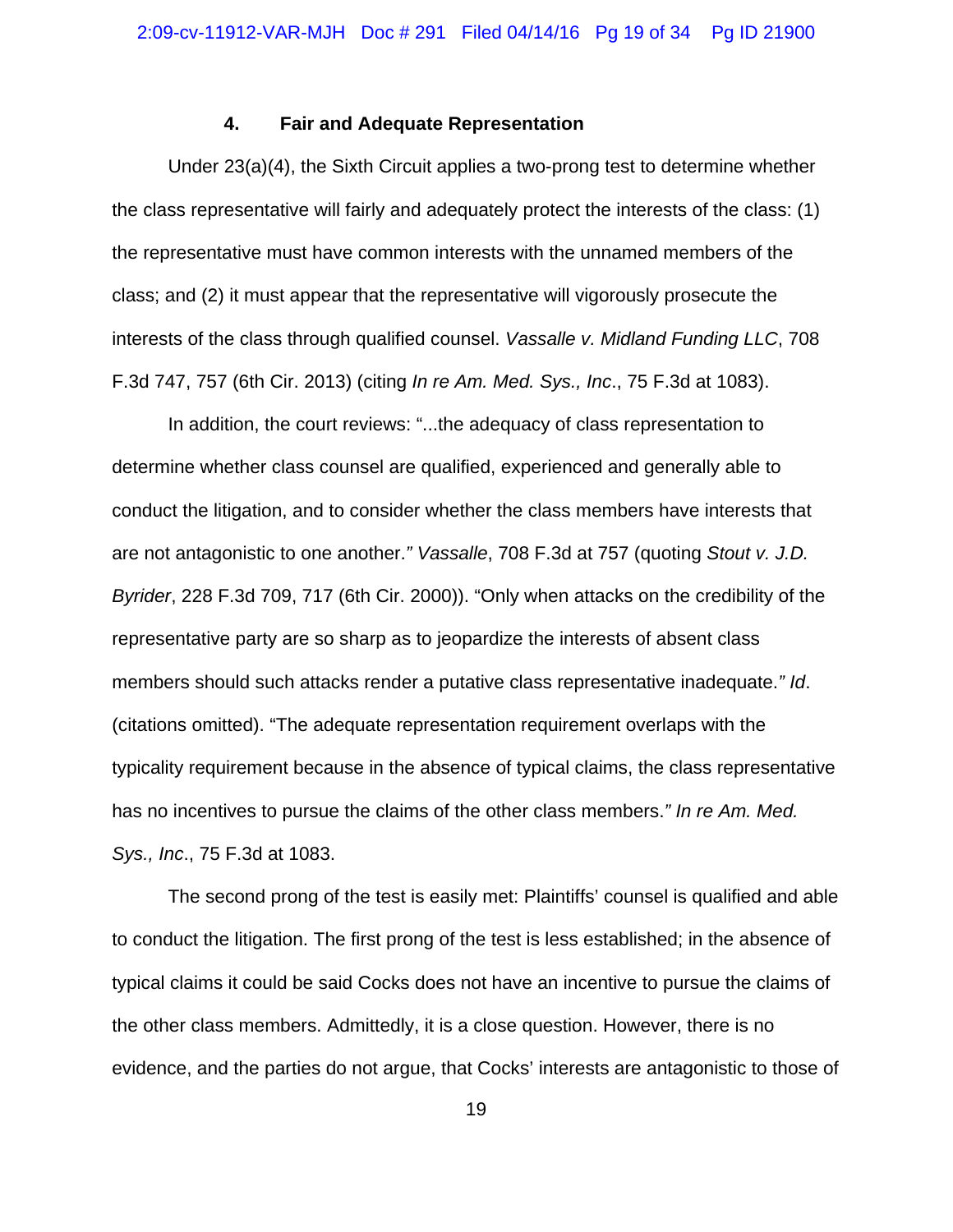#### 2:09-cv-11912-VAR-MJH Doc # 291 Filed 04/14/16 Pg 20 of 34 Pg ID 21901

other class members. For these reasons, the Court finds the requirements of Rule 23(a)(4) are satisfied.

## **C. Requirements of 23(b) Are Not Met**

Class certification requires Plaintiffs to meet the requirements of Rule 23(a) and at least one of the three requirements under Rule 23(b). *Rikos*, 799 F.3d at 509. Plaintiffs' failure to meet all of Rule 23(a)'s requirements is sufficient to defeat their Motion for Class Certification. However, even assuming, *arguendo*, that Rule 23(a) was satisfied, Plaintiffs do not satisfy the requirements of predominance under Rule 23(b)(3) or alternatively, the requirements for injunctive relief under Rule 23(b)(2).

## **1. Requirements of Rule 23(b)(3)**

Certification pursuant to Rule 23(b)(3) is appropriate "whenever the actual interests of the parties can be served best by settling their differences in a single action." 7A Charles Alan Wright, Arthur R. Miller & Mary Kay Kane, *Federal Practice & Procedure* § 1777 (2d ed. 1986). "Rule 23(b)(3) states that a class may be maintained where 'questions of law or fact common to class members predominate over any questions affecting only individual members,' and a class action would be 'superior to other available methods for fairly and efficiently adjudicating the controversy.'" *Dukes*, 131 S. Ct. at 2549 n.2 (citations omitted). Plaintiffs fail to sufficiently demonstrate predominance.

## **a. Common Questions Do Not Predominate Over Individualized Questions**

"The Rule 23(b)(3) predominance inquiry tests whether proposed classes are sufficiently cohesive to warrant adjudication by representation." *Amchem Products, Inc.*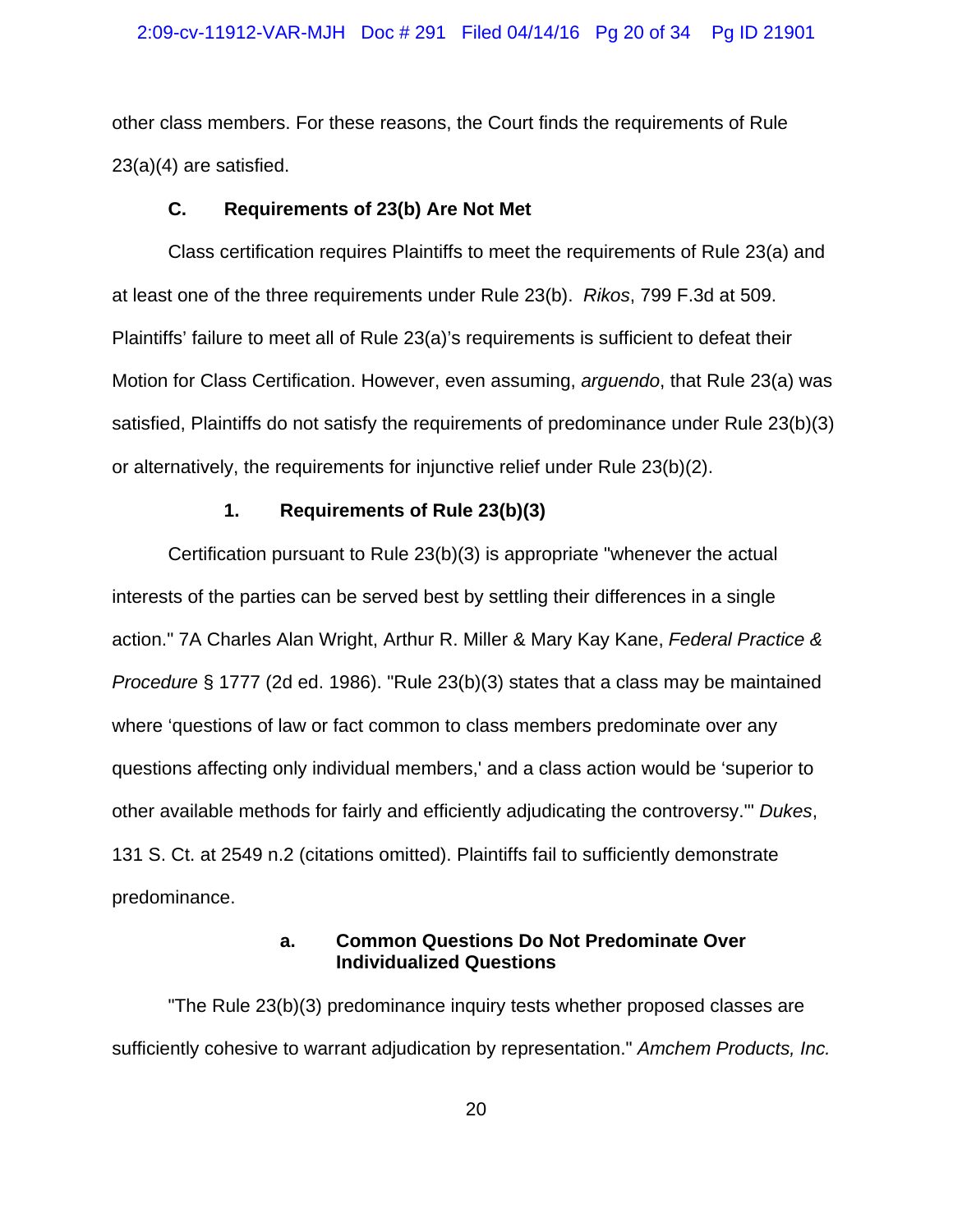*v. Windsor*, 521 U.S. 591, 623 (1997). The predominance inquiry involves consideration of the same principles that guide the Rule 23(a) commonality analysis, such as the existence of common questions, but it "is even more demanding than Rule 23(a)." *Comcast Corp. v. Behrend*, 133 S. Ct. 1426, 1432 (2013). Although the predominance requirement is more difficult to satisfy than commonality under Rule 23(a), the requirement can be met if the common question identified "is at the heart of the litigation." *Bobbitt v. Acad. of Court Reporting, Inc.*, 252 F.R.D. 327, 343-44 (E.D. Mich. 2008) (citing *Powers v. Hamilton Co. Public Defender Commission*, 501 F.3d 592, 619 (6th Cir. 2007)).

In particular, the predominance inquiry "trains on legal or factual questions that qualify each class member's case as a genuine controversy." *Amchem*, 521 U.S. at 625. Considering whether "questions of law or fact common to class members predominate" begins, of course, with the elements of the underlying cause of action. *Erica P. John Fund, Inc. v. Halliburton Co.*, 563 U.S. 804, 131 S. Ct. 2179, 2184 (2011). The Court must understand the claims, defenses, relevant facts, and applicable substantive law in order to make a meaningful determination of the certification issues. *Reeb v. Ohio Dept. of Rehabilitation and Correction*, 435 F.3d 639, 644–45 (6th Cir. 2006).

Prior to the Hearing, Plaintiffs did not articulate the specific statutory provisions associated with the alleged violations that the Court would need to analyze in granular detail if it were doing a full predominance analysis. Neither the Third Amended Complaint nor the Motion and Brief in Support of Class Certification, which seeks certification of "a class of California residents all of whom owned [GE] branded [MWOs] manufactured since 2000," mentions a single California statute.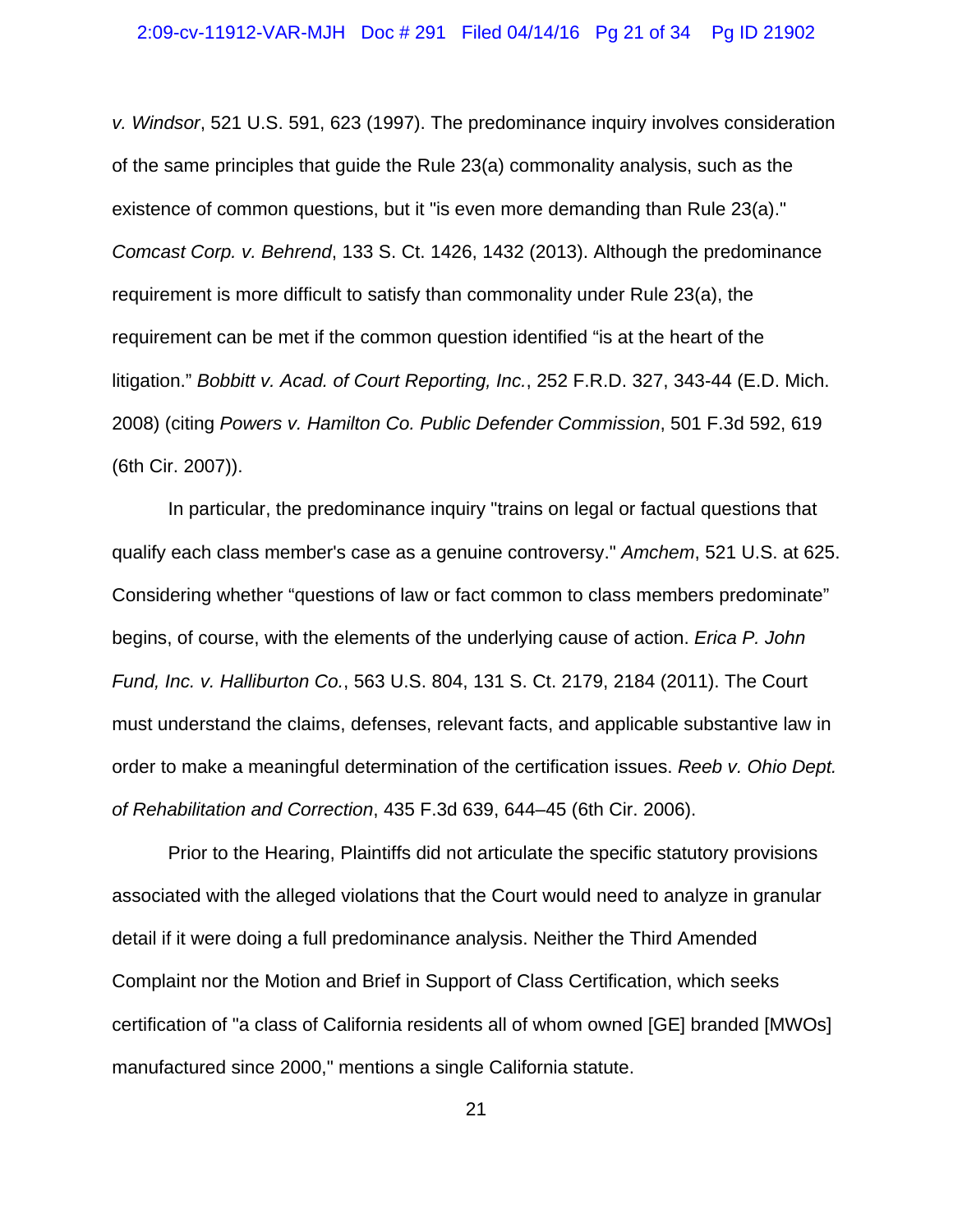## 2:09-cv-11912-VAR-MJH Doc # 291 Filed 04/14/16 Pg 22 of 34 Pg ID 21903

Only at the Hearing did Plaintiffs seek certification of a class of California purchasers for claims arising under the following statutes: (1) California's Song-Beverly Consumer Warranty Act, CAL. CIV. CODE § 1790 *et seq*. ("Song-Beverly") (Count III); (2) Magnuson-Moss Warranty Act, 15 U.S.C. § 2301 *et seq*. ("MMWA") (Count IV); (3) California's Unfair Competition Law, CAL. BUS. & PROF. CODE § 17200 *et seq*. ("UCL") (Count V); (4) California's Consumers Legal Remedies Act, CAL. CIV. CODE § 1770 *et seq*. ("CLRA") (Count V); and (5) Unjust Enrichment (Count VI).

While post-hearing briefs make passing mentions of California law, Plaintiffs' cursory references to state statutes – which are pivotal to a predominance analysis that is ancillary to class certification – lack the specificity required for the Court to properly parse whether or not the elements, claims, and applicable substantive state laws predominate as to the entire class. This is a problem.

Also, ambiguous arguments and pleadings create a problem for Rule 23(b)(3) analysis because "different unlawful practices will have different essential elements, different defenses may apply, and the case law concerning the statutes will differ based upon the provision at issue in a given case." *In re OnStar Contract Litigation*, 278 F.R.D. at 383.

The Court concludes that Plaintiffs do not have a cognizable theory of recovery for the warranty claims brought under Song-Beverly or the MMWA, and that numerous individualized issues arise under the consumer protection statutes and unjust enrichment claims. As a result, the predominance requirement of Rule 23(b)(3) is not satisfied.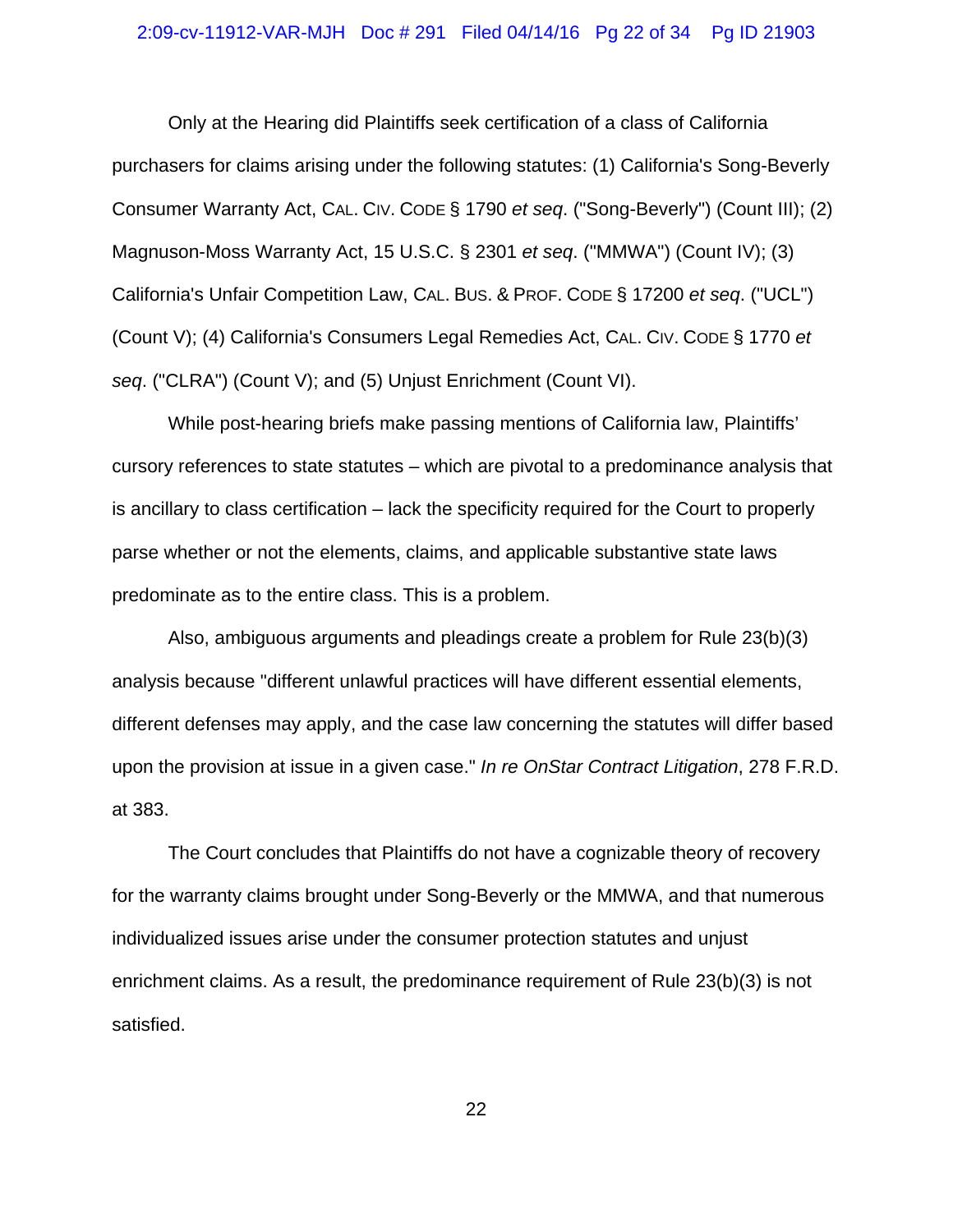## **(1) Song-Beverly Consumer Warranty Act**

Plaintiffs allege GE violated the implied warranty of merchantability provided by the California Song-Beverly Act. Third Am. Compl. ¶ 76, ECF No. 56.

Under an earlier order following a *Daubert* hearing, the Court limited Plaintiffs' available remedy to disgorgement of profits – Method 1. Order Grant Part Den. Part Mot. Exclude Pls.' Damages Expert Thomas Frazee 11, July 31, 2015, ECF No. 260. GE asserts that following that Order, Plaintiffs lack a damages model that matches the claims they pursue. Br. Opp'n Pls.' Mot Class Certif. 33-36 , Oct. 29, 2014, ECF No. 224.

First and foremost, Plaintiffs do not even argue that disgorgement – which measures damages by the profits wrongfully obtained by GE – is available under Song-Beverly. Reply 18, Nov. 19, 2014, ECF No. 229. Song-Beverly is specific about damages; disgorgement is not listed in California Civil Code section 1794 and Chapter 7 of the California Commercial Code, section 2701 *et seq*. CAL. CIV. CODE § 1794(c); CAL. COM. CODE § 2701. California Civil Code section 1794(c) allows for a civil penalty not to exceed two times the amount of actual damages, but that provision expressly disclaims its applicability to claims "based solely on a breach of an implied warranty." CAL. CIV. CODE § 1794(c). Thus, disgorgement is not available under Song-Beverly.

Second, despite the Court's *Daubert* ruling, Plaintiffs say that Method 2 of Frazee's damages theory encompasses the same recovery authorized for Song-Beverly claims by California Commercial Code section 2714(2). Reply 18 and n.10, ECF No. 229. This argument is unavailing. Because Method 2 was found unreliable, any claims that rest upon that calculation are also excluded.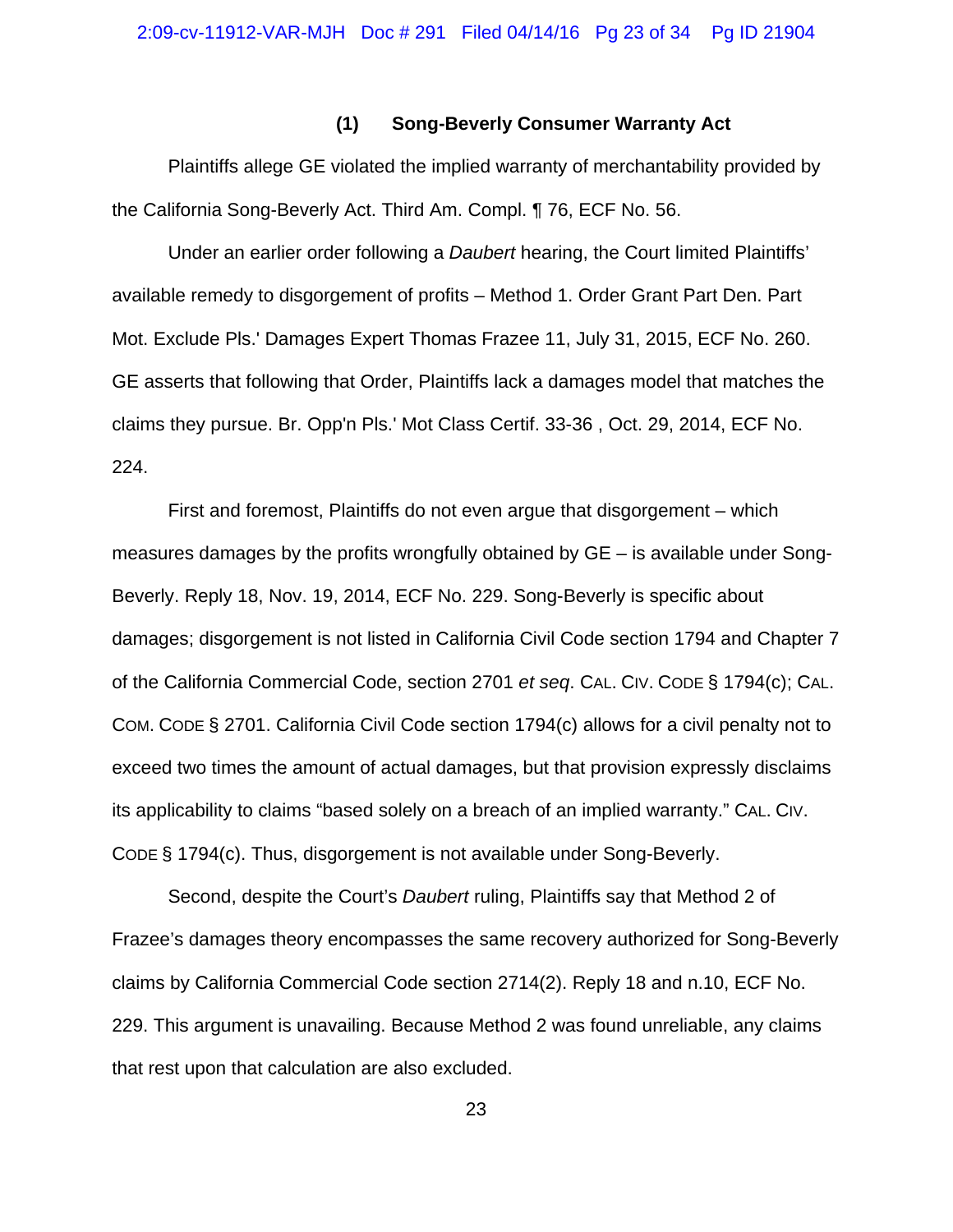Because Plaintiffs are limited to a disgorgement damages theory and Song-Beverly does not award disgorgement, a Song-Beverly class cannot be certified.

## **(2) Magnuson-Moss Warranty Act**

Plaintiffs seek certification over claims that GE violated the Magnuson-Moss Warranty Act, 15 U.S.C. § 2301 *et seq.* ("MMWA") by failing to comply with the written and implied warranties it made to Plaintiffs and members of the Class. Third Am. Compl. ¶ 84, ECF No. 56.

The MMWA regulates warranties on consumer goods nationwide and has two focal points. First, the MMWA applies to written warranties which relate to the nature of the material or workmanship and which certify products as defect-free or that meet a specific level of performance over a specific period of time – the direct application. 15 U.S.C. § 2301(6)(A). At the Hearing and again in their request to modify the class definition, Plaintiffs stipulated that they would drop express warranty claims from their proposed California class, Reply to Mod. Class Def. 3-4, Dec. 7, 2015, ECF No. 287; accordingly, the Court does not conduct a predominance assessment about GE's written warranties.

Second, while the MMWA provides a federal cause of action for violation of state law warranty claims, a federal cause of action is entirely derivative of state law warranty claims. *See Allen v. Hylands* (citing *Birdsong*, 590 F.3d at 958); *Tait v. BSH Home Appliances Corp.*, 289 F.R.D. 466, 485 (C.D. Cal. 2012); *In re Carrier IQ, Inc*., 2015 WL 274054, at \*45 (N.D. Cal. 2015) (the MMWA "does not create implied warranties, but instead confers federal court jurisdiction for state law breach of implied warranty claims... [C]ourts must look to state law to determine the meaning and scope of the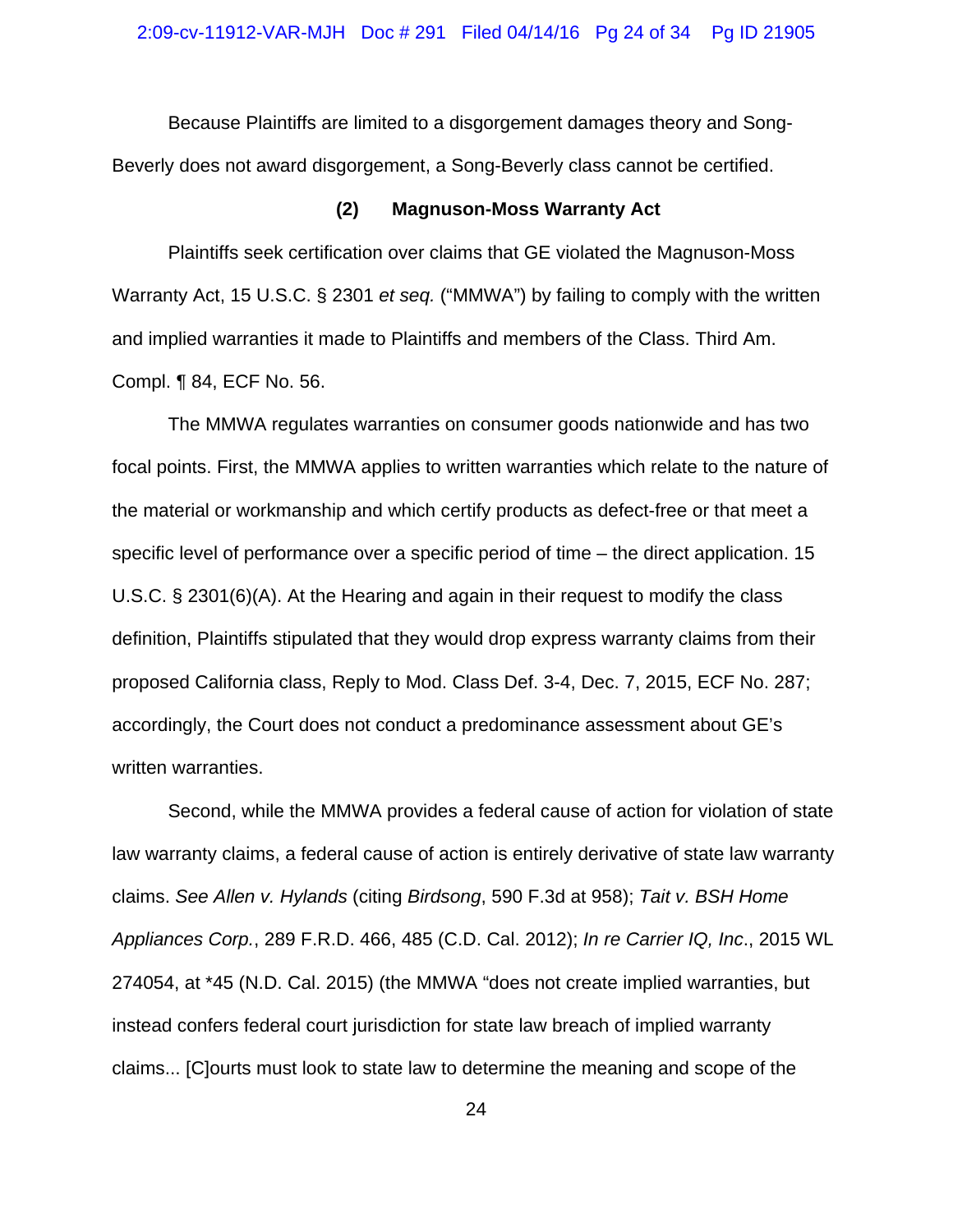implied warranty.").

Since there is no cognizable classwide damages theory for recovery under California's Song-Beverly Act, any implied warranty claims brought under the derivative function of the MMWA fail class certification.

## **(3) No Predominance under the UCL and CLRA Consumer Protection Statutes**

The Third Amended Complaint alleges that GE "knew that the GE-branded [MWOs] were defective since at least 2002," and "concealed and/or failed to inform [...] that the [MWOs] were defective," and as a result, the "concealment and/or failure to inform constitutes an unfair, unconscionable, or deceptive act or practice within the meaning of the Michigan Consumer Protection Act, MICH. STAT. § 445.901 *et seq*. and the substantially similar laws of all other states in which Defendants do business." Third Am. Compl. ¶¶ 87-89. Plaintiffs clarified at the Hearing that this includes California's UCL and CLRA.

The UCL prohibits unfair competition, meaning "any unlawful, unfair or fraudulent business act or practice and unfair, deceptive, untrue or misleading advertising." CAL. BUS. & PROF. CODE § 17200. Each prong of the UCL i.e., unlawful, unfair, or fraudulent, provides a separate and distinct framework for legal liability. *See Lozano v. AT & T Wireless Servs., Inc*., 504 F.3d 718, 731 (9th Cir. 2007). Plaintiffs do not specify which prong of the UCL they seek relief under.

The CLRA prohibits "unfair methods of competition and unfair or deceptive acts or practices undertaken by any person in a transaction intended to result or which results in the sale or lease of goods or services to any consumer." CAL. CIV. CODE §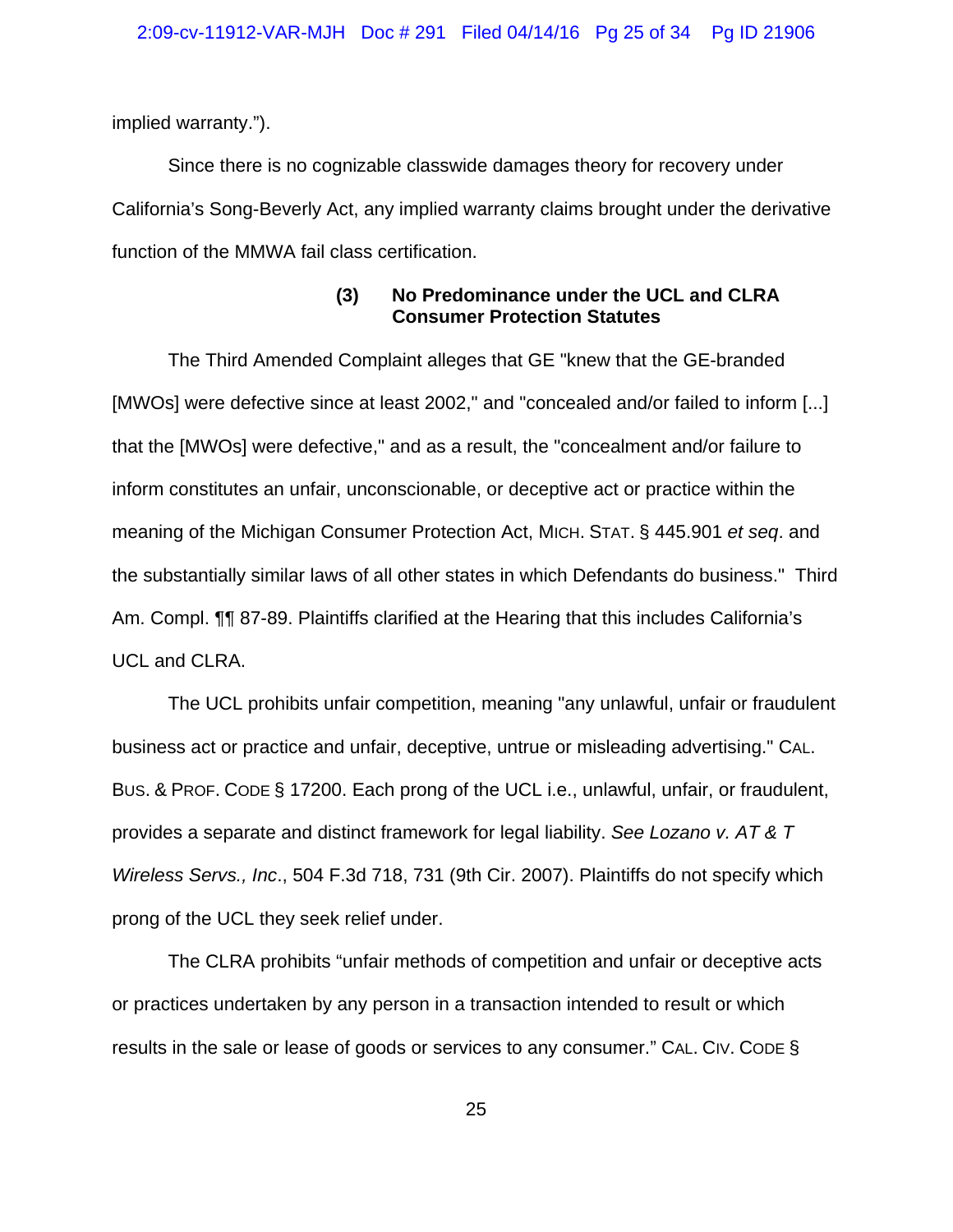1770(a). That section lists 28 independent violations. *Id.* Plaintiffs do not specify which of the 28 violations exists in this case. Consequently, the Court considers the general requirements for CLRA claims in evaluating predominance under Rule 23(b)(3).

Both the UCL and CLRA rely upon an objective, reasonable consumer test. *See Davis v. HSBC Bank Nev., N.A.*, 691 F.3d 1152, 1161–1162 (9th Cir. 2012) (internal citation omitted); *Freeman v. Time, Inc*., 68 F.3d 285, 289 (9th Cir. 1995)*; Tobacco II*, 46 Cal. 4th at 312, 93 Cal. Rptr. 3d 559, 207 P.3d 20 (2009); *Lavie v. Procter & Gamble Co.*, 105 Cal. App. 4th 496, 508 (Cal. Ct. App. 2003) and *In re Steroid Hormone Prod. Cases*, 181 Cal. App. 4th 145, 157, 104 Cal. Rptr. 3d 329 (Cal. Ct. App. 2010), as modified on denial of reh'g (Feb. 8, 2010) (internal quotation marks omitted); *see also Stearns*, 655 F.3d at 1022–23; *In re ConAgra Foods*, 2015 WL 1062756, at \*34.

Under many circumstances, this objective test renders claims under the UCL and CLRA "ideal for class certification because they will not require the court to investigate 'class members' individual interaction with the product.'" *Tait*, 289 F.R.D. at 480 (C.D. Cal. 2012) (citing) *Bruno v. Quten Research Inst., LLC*, 280 F.R.D. 524, 535 (C.D. Cal. 2011); *Yumul v. Smart Balance, Inc*., 733 F. Supp. 2d 1117, 1125 (C.D. Cal. 2010).

But, predominance is not automatically present in all alleged UCL claims. While the Sixth Circuit has found predominance in a UCL claim, it has also noted an exception: "if the defendant made disparate misrepresentations to the class, then there still may be issues of predominance." *Rikos*, 799 F.3d at 512 (quoting *Stearns v. Ticketmaster Corp*., 655 F.3d 1013, 1020 (9th Cir. 2011) ("We do not, of course, suggest that predominance would be shown in every California UCL case. For example, it might well be that there was no cohesion among the members because they were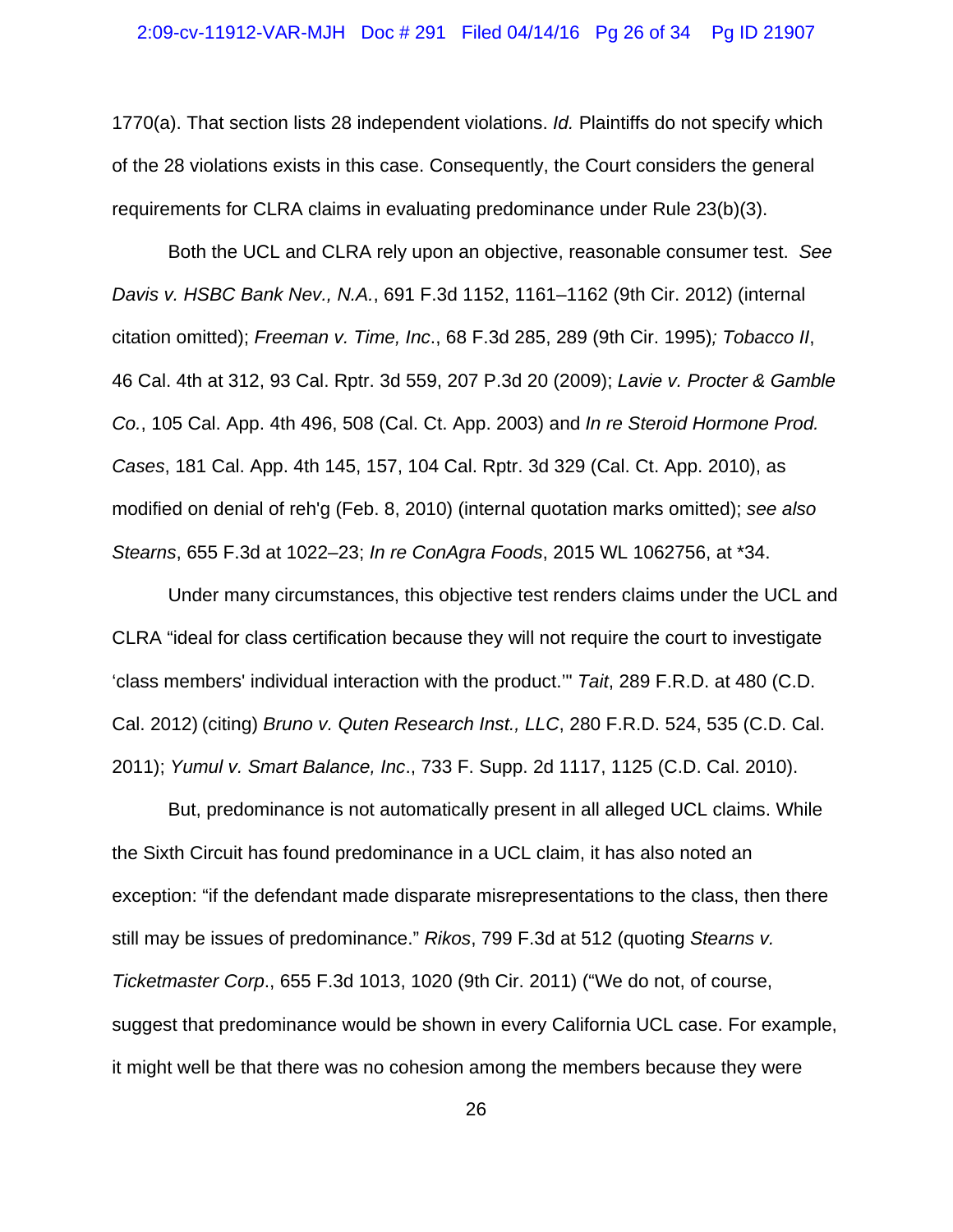#### 2:09-cv-11912-VAR-MJH Doc # 291 Filed 04/14/16 Pg 27 of 34 Pg ID 21908

exposed to quite disparate information from various representatives of the defendant. *See, e.g.*, ... *Kaldenbach v. Mut. of Omaha Life Ins. Co.*, 178 Cal. App. 4th 830, 849–50 (2009).").

As with the UCL, there is an exception to the rule permitting classwide inferences under the CLRA. *In re OnStar Contract Litigation*, 278 F.R.D. at 384; *Webb v. Carter's Inc*., 272 F.R.D. 489 (C.D. Cal. 2011).

Plaintiffs' direct the Court to quite disparate information purveyed by GE, making it unlikely that Plaintiffs can satisfy the reasonable consumer test. In their Motion, they allege misrepresentations pertaining to over the range MWOs, not all MWOs; an individual MWO, not an entire model class of MWOs, let alone all 60 models; and dishwashers – not MWOs. ECF No. 197 at 39, 40 and 42. These fragmented assertions do not add up to a uniform scheme to deceive consumers concerning inadequate safety mechanisms that warrants classwide treatment.

Additionally, Plaintiffs' generalized approach glosses over the fact that each model is made up of numerous component parts, the design of which is not uniform across the different models. GE's alleged failure to incorporate better safety mechanisms will vary by product. Ordinarily, neither the UCL nor the CLRA requires Plaintiffs to establish a product defect. Here, however, Plaintiffs' claims of concealment, failure to warn and misrepresentation depend upon the existence of a product defect. Specifically, Plaintiffs allege that GE knew of a product defect (a design that lacked adequate safety measures in the event of a fire) and that it either withheld or misrepresented the nature of that defect. ECF No. 197 at 39-43.

The Court concludes that predominance is not satisfied for Plaintiffs' claims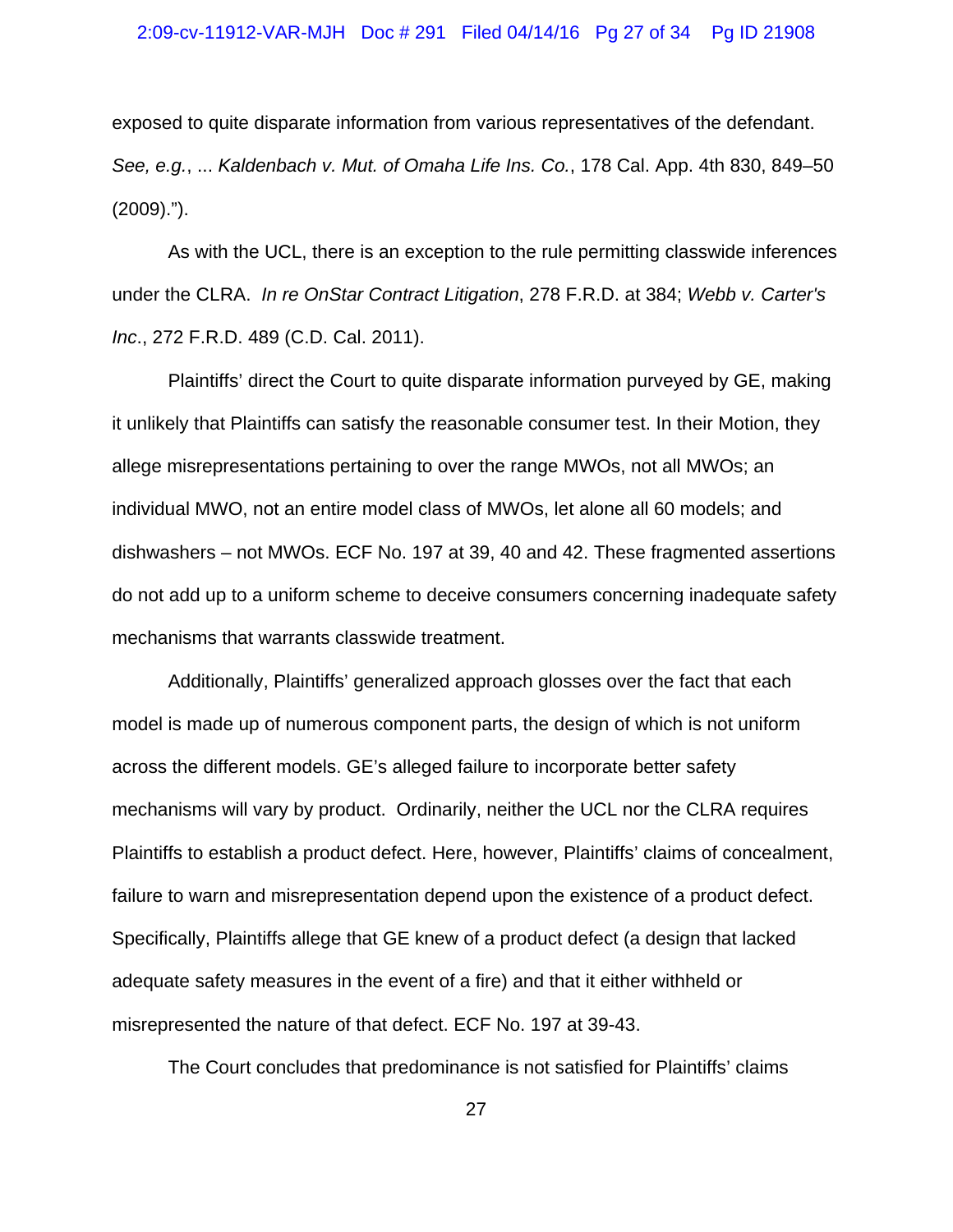under the UCL and CLRA. Plaintiffs fail to base their arguments for predominance in the necessary state law context. The unique way in which this case has been presented – as a broad attack on a continually changing number of models, now approximately 60 – makes it unworkable for the Court to identify and apply a single, class-wide reasonable consumer reliance standard. The only path to resolution of the consumer protection claims would require extensive subclasses, which Plaintiffs have not suggested. "It is not the District Court that is to bear the burden of constructing subclasses." *U.S. Parole Comm'n v. Geraghty*, 445 U.S. 388, 408 (1980) "That burden is upon the [plaintiff] and it is he who is required to submit proposals to the court." *Id.* "The court has no *sua sponte* obligation so to act." *Id.*

Evaluating these causes of action goes beyond what was briefed for the Court. Evaluation is also unnecessary given the Court's finding that Plaintiffs' do not meet their burden of proof on commonality.

## **(4) No Predominance Under Unjust Enrichment**

"[I]n California, there is not a standalone cause of action for 'unjust enrichment,' which is synonymous with 'restitution.'" *Astiana v. Hain Celestial Group, Inc*., 783 F.3d 753, 762 (9th Cir. 2015) (citing *Durell v. Sharp Healthcare*, 183 Cal. App. 4th 1350, 108 Cal. Rptr. 3d 682, 699 (2010); *Jogani v. Superior Court*, 165 Cal. App. 4th 901, 81 Cal. Rptr. 3d 503, 511 (2008)). Unjust enrichment and restitution, however, are still actionable under California law. *Ghirardo v. Antonioli*, 14 Cal. 4th 39, 51, 57 Cal. Rptr. 2d 687, 924 P.2d 996 (1996). "[T]hey describe the theory underlying a claim that a defendant has been unjustly conferred a benefit 'through mistake, fraud, coercion, or request.'" *Astiana*, 783 F.3d at 762 (quoting 55 Cal. Jur. 3d Restitution § 2). "The return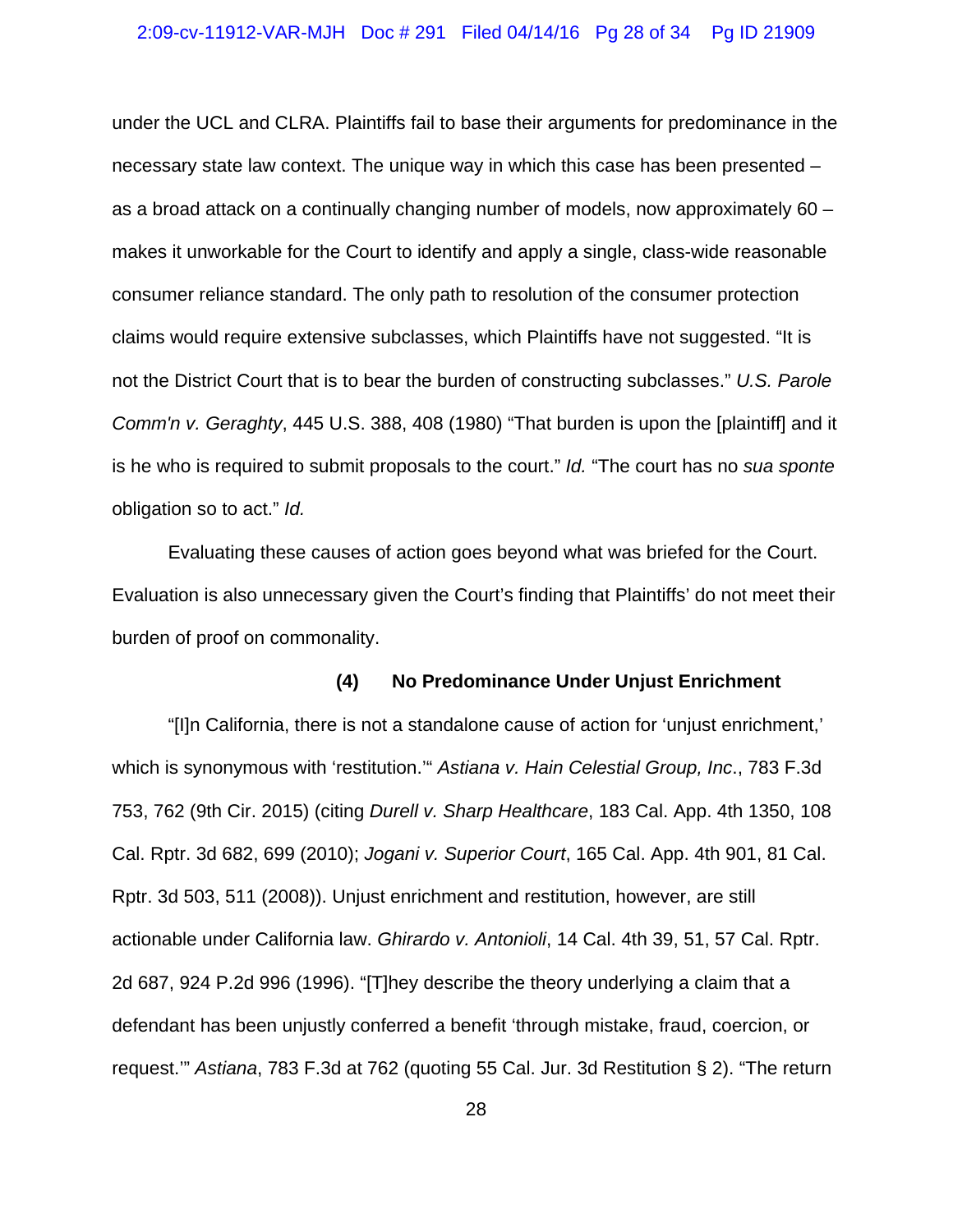#### 2:09-cv-11912-VAR-MJH Doc # 291 Filed 04/14/16 Pg 29 of 34 Pg ID 21910

of that benefit is the remedy 'typically sought in a quasi-contract cause of action.'" *Id.* (citing *Munoz v. MacMillan*, 195 Cal. App. 4th 648, 124 Cal. Rptr. 3d 664, 675 (2011) ("Common law principles of restitution require a party to return a benefit when the retention of such benefit would unjustly enrich the recipient; a typical cause of action involving such remedy is 'quasi-contract.'")).

As a result, "[w]hen a plaintiff alleges unjust enrichment, a court may 'construe the cause of action as a quasi-contract claim seeking restitution.'" *Astiana*, 783 F.3d at 762 (citing *Rutherford Holdings, LLC v. Plaza Del Rey*, 223 Cal. App. 4th 221, 166 Cal. Rptr. 3d. 864, 872 (2014)).

Plaintiffs bring a claim for unjust enrichment, alleging that GE retained benefits – money paid by Plaintiffs – under circumstances that make it inequitable for GE to retain them without paying the value thereof. Third Am. Compl. ¶¶ 92-94, ECF No. 56. The alleged inequitable circumstance is that GE retained that benefit despite the fact that *all* MWOs were defective, and Plaintiffs, who did not know of the defect, made purchases that they would otherwise not have made or for which they would have paid less. *Id.* at ¶ 94; Pls.' Br. Supp. Mot. Class Certif. 44, ECF No. 197.

As this Court previously ruled, any owner of a MWO would be entitled to recover restitution through a quasi-contract action if: (1) he or she possessed a defective MWO, meaning it lacked adequate safety features; and (2) under the circumstances, it was unjust for GE to retain the benefit, meaning the purchase price, of that MWO sale. ECF No. 72 at 29-30.

If certain MWOs shared design particularities, common questions would predominate over individual questions concerning whether GE's conduct was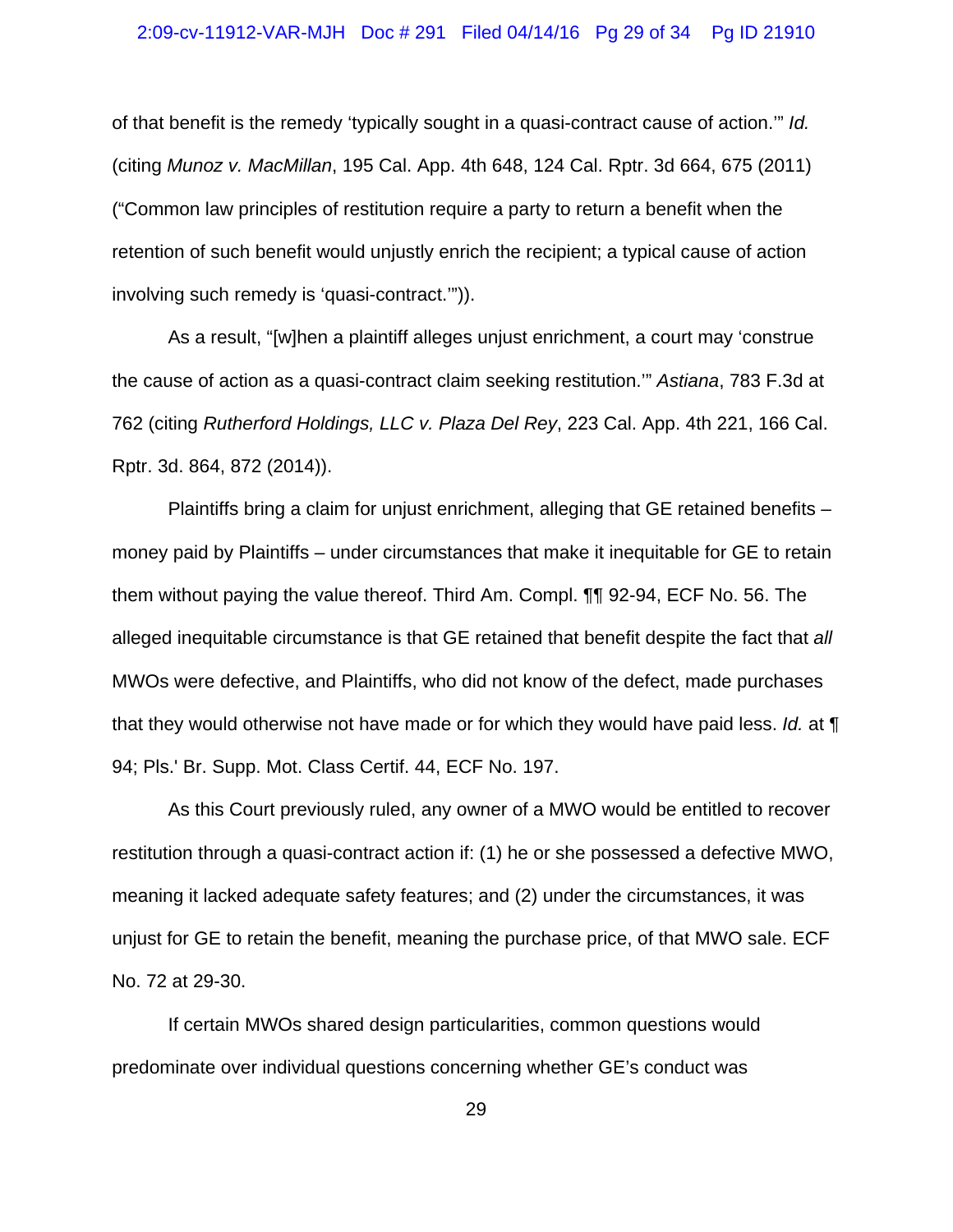## 2:09-cv-11912-VAR-MJH Doc # 291 Filed 04/14/16 Pg 30 of 34 Pg ID 21911

inequitable; GE's retention of the entire purchase price would either be just or unjust as to all defective MWOs. But the Court cannot assume a classwide defect, nor can it ignore the design differences already discussed.

If any number less than all of the models is defective and everyone recovered, the remedy would be overinclusive; it would extract a justly retained benefit from GE. If, on the other hand, any models were defective but a fact-finder did not find liability (say because only a small minority of MWOs was defective), the remedy would be underinclusive; it would not extract enough unjustly retained benefits from GE. The risk of both errors is present and unmitigated when only one class is proposed to address what purports to be only generally similar models.

Plaintiffs have not identified any subclasses. To support certification of an unjust enrichment class, one "yes" or "no" answer would have to be given on whether it was "just" to retain the purchase price of all 60 MWO models. Thus, in order to certify an unjust enrichment question, the Court needs a particular and strong similarity between models in the class such that all or none would be defective. Plaintiffs have not presented the Court with such specificity. The Court cannot find that common questions predominate over individualized inquiries under an unjust enrichment theory of liability.

## **2. Class Action is Not a Superior Method of Adjudication**

Predominance is not met. Nonetheless, the Court addresses superiority to provide a complete record, and concludes that Plaintiffs have not met their burden to establish the superiority of a class action.

Rule 23(b)(3) requires that Plaintiffs demonstrate that "a class action is superior to other available methods for the fair and efficient adjudication of the controversy." FED.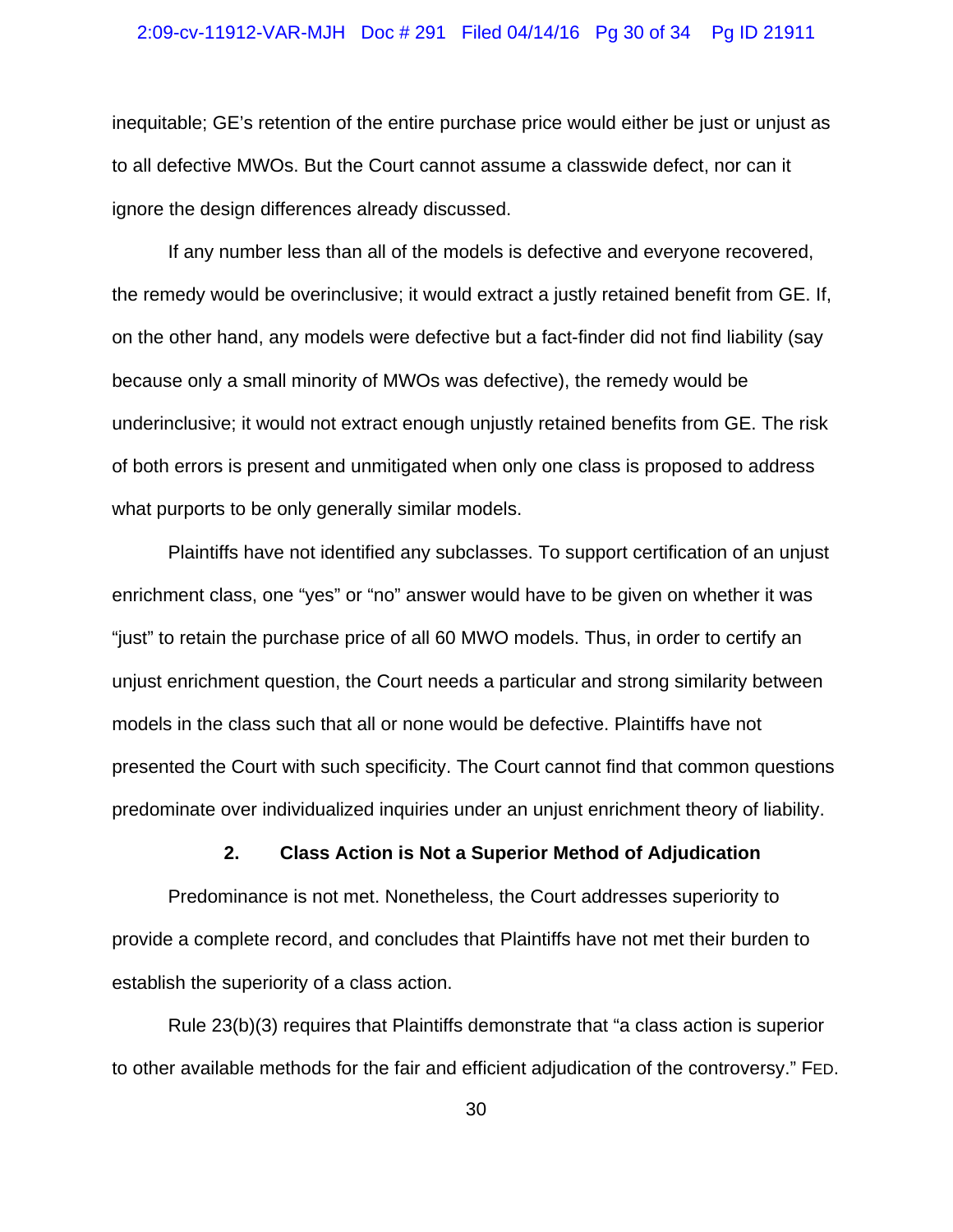R. CIV. P. 23(b)(3). In general, this "is met if the class action is a better way than individual litigation to adjudicate a claim." *Calloway v. Caraco Pharm. Labs., Ltd.*, 287 F.R.D. 402, 407 (E.D. Mich. 2012) (citing *Daffin v. Ford Motor Co.*, 458 F.3d 549, 554 (6th Cir. 2006)).

Superiority is evaluated through four statutory factors: (1) "the class members' interests in individually controlling the prosecution or defense of separate actions;" (2) "the extent and nature of any litigation concerning the controversy already begun by or against class members;" (3) "the desirability or undesirability of concentrating the litigation of the claims in the particular forum;" and (4) "the likely difficulties in managing a class action." FED. R. CIV. P. 23(b)(3)(a-d); *Amchem Products*, 521 U.S. at 616.

Superiority is a close issue when, as here, both the administrative alternative and a class action have drawbacks. Ordinarily, efficiency and judicial economy make one class action dramatically superior to individual suits by approximately 2.6 million California MWO purchasers. Moreover, it would be more advantageous for Plaintiffs to participate in a presently-pending suit than to wait for speculative relief from the Consumer Protection Safety Commission.

The glue that ordinarily binds the above factors to make a class action superior is the prospect that a class action will promote "uniformity of decision as to persons similarly situated." *See, e.g.*, *Amchem*, 521 U.S. at 613*.* While Plaintiffs share some similarities – they all purchased MWOs, sue the same defendant, and bring claims under the same statutes – the Court cannot conclude that all Plaintiffs share enough similarities that a uniform decision is likely. Before the Court is a request for one class, not narrowly drawn subclasses. The differences across models create a risk that "one"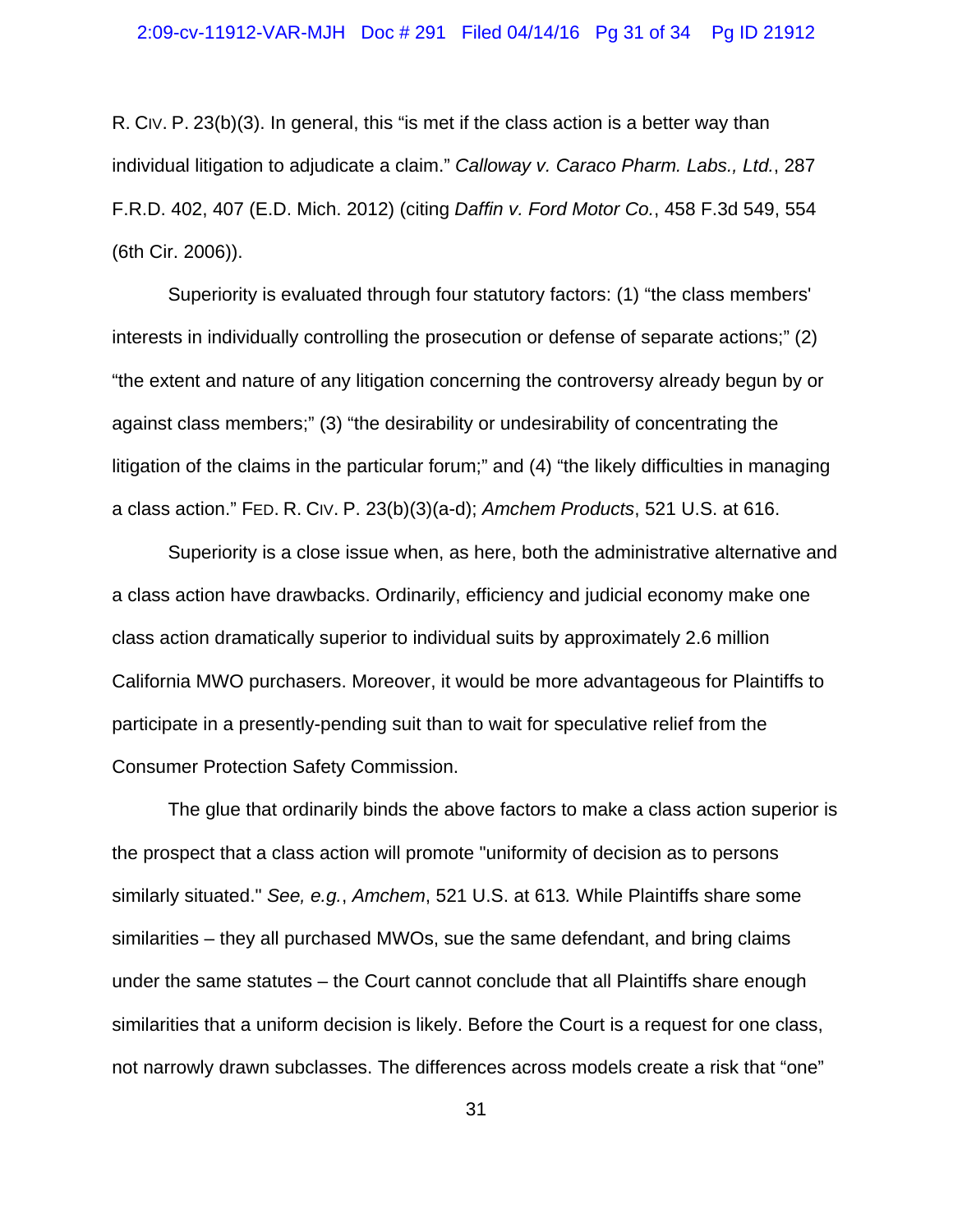trial will in substance be far more mini-trials. Superiority is not met.

## **3. Requirements of Rule 23(b)(2)**

As an alternative to meeting the requirements of Rule 23(b)(3), Plaintiffs seek certification under Rule 23(b)(2). "The key to [a Rule 23(b)(2)] class is ... the notion that the conduct is such that it can be enjoined or declared unlawful only as to all of the class members or as to none of them." *Dukes*, 131 S. Ct. at 2557 (internal quotation marks omitted). Moreover, "Declaratory or injunctive relief under 23(b)(2) is appropriate where it 'is a separable and distinct type of relief that will resolve an issue common to all class members.'" *Gooch v. Life Investors Ins. Co. of Am.*, 672 F.3d 402, 428 (6th Cir. 2012). To certify a class under Rule 23(b)(2), it is generally sufficient "that class members complain of a pattern or practice that is generally applicable to the class as a whole." *Herskowitz v. Apple, Inc.*, 301 F.R.D. 460, 481 (N.D. Cal. 2014) (citing *Rodriguez v. Hayes*, 591 F.3d 1105, 1125 (9th. Cir. 2010)).

Plaintiffs fail to satisfy the Rule 23(b)(2) requirement of an issue common to all class members, such that the defendant's conduct should be enjoined or declared unlawful only as to all of the class members or none of them. *See Dukes*, 131 S. Ct. at 2557.

Here, each MWO model could be thought of as its own contract; its component parts either differ in form or are located in different places. At least three forms of relief requested by Plaintiffs – prohibition on sales, recall, and warning notices – would change, or at least have the potential to change, depending upon the model at issue. After all, it would not make sense to prohibit sales of a non-defective product.

The Court makes no judgment about the degree of similarity or difference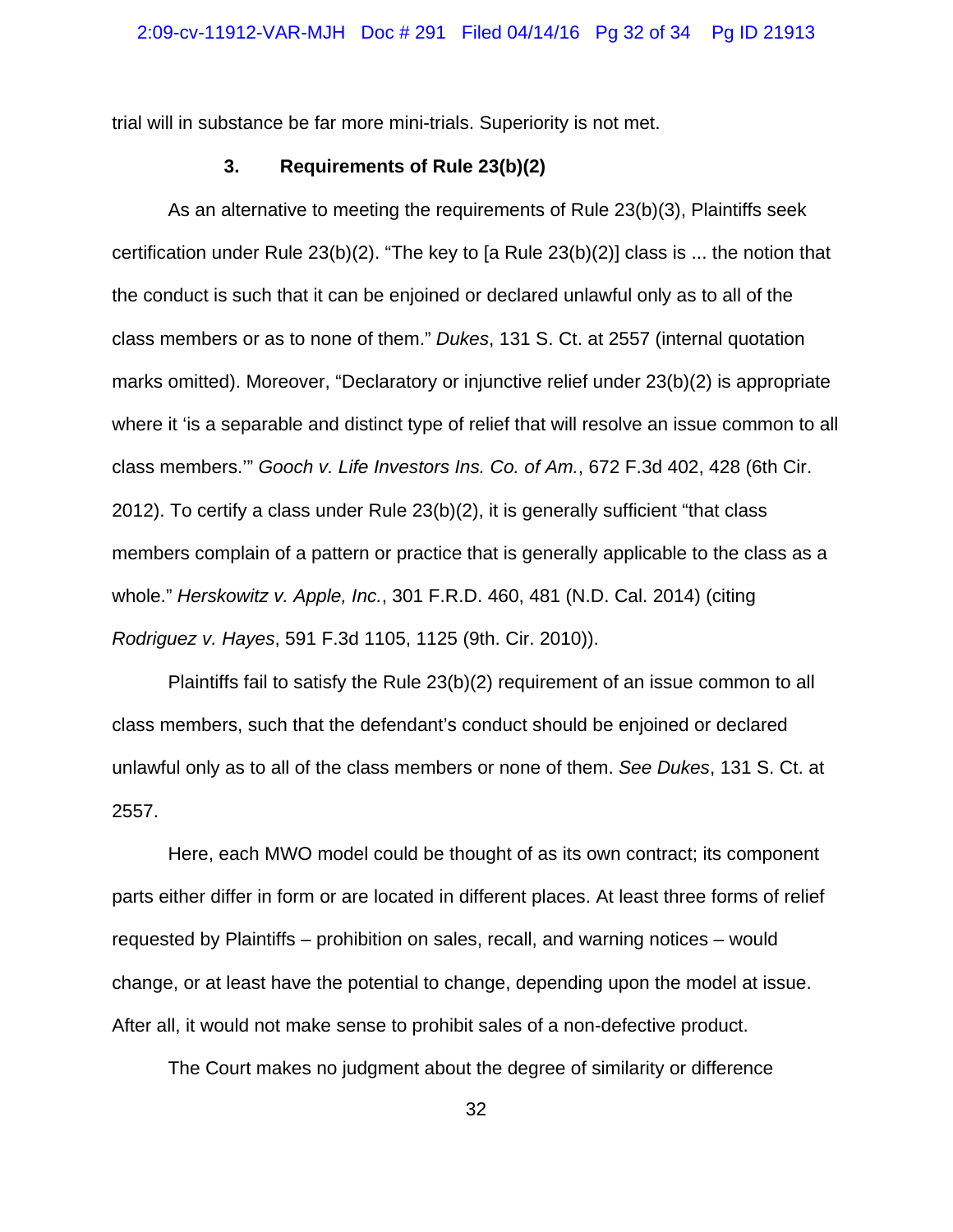## 2:09-cv-11912-VAR-MJH Doc # 291 Filed 04/14/16 Pg 33 of 34 Pg ID 21914

between each model, but recognizes that both the assessment of and an ultimate order for injunctive relief would require a higher degree of specificity. Absent further evidence of similarity across models, the issue of injunctive relief could not be addressed with one fell swoop.

The other requested form of relief is the inclusion of safety measures in the event of a self-start. The Court is not aware of any legal basis to supplant a corporation's business judgment through a mandated product modification in the absence of a proven defect. Because GE contests whether each and every model is defective, determination of this form of injunctive relief would also not necessarily lead to one consistent answer pertaining to all putative class members.

Certification of a class under Rule 23(b)(2) as an alternative to a monetary damages class under Rule 23(b)(3) would not be appropriate.

## **IV. CONCLUSION**

Plaintiffs' Motion for Leave to Submit a Modified Class Definition (ECF No. 285) is **GRANTED IN PART** and **DENIED IN PART**. The Court accepts the modified class definition Option 2. But, Plaintiffs fail to meet the requirements of Rule 23(a)(2) and (3), commonality and typicality. Plaintiffs also do not sustain their burden under Rule 23(b). They have not demonstrated that common issues of law and fact predominate across the proposed class, as required by Rule 23(b)(3). In addition, the models have not been shown to be sufficiently similar such that classwide injunctive relief would be appropriate under Rule 23(b)(2). Plaintiffs' Motion for Class Certification (ECF No. 196) is **DENIED** without prejudice, with the remainder of Plaintiffs' alternate classes and causes of action